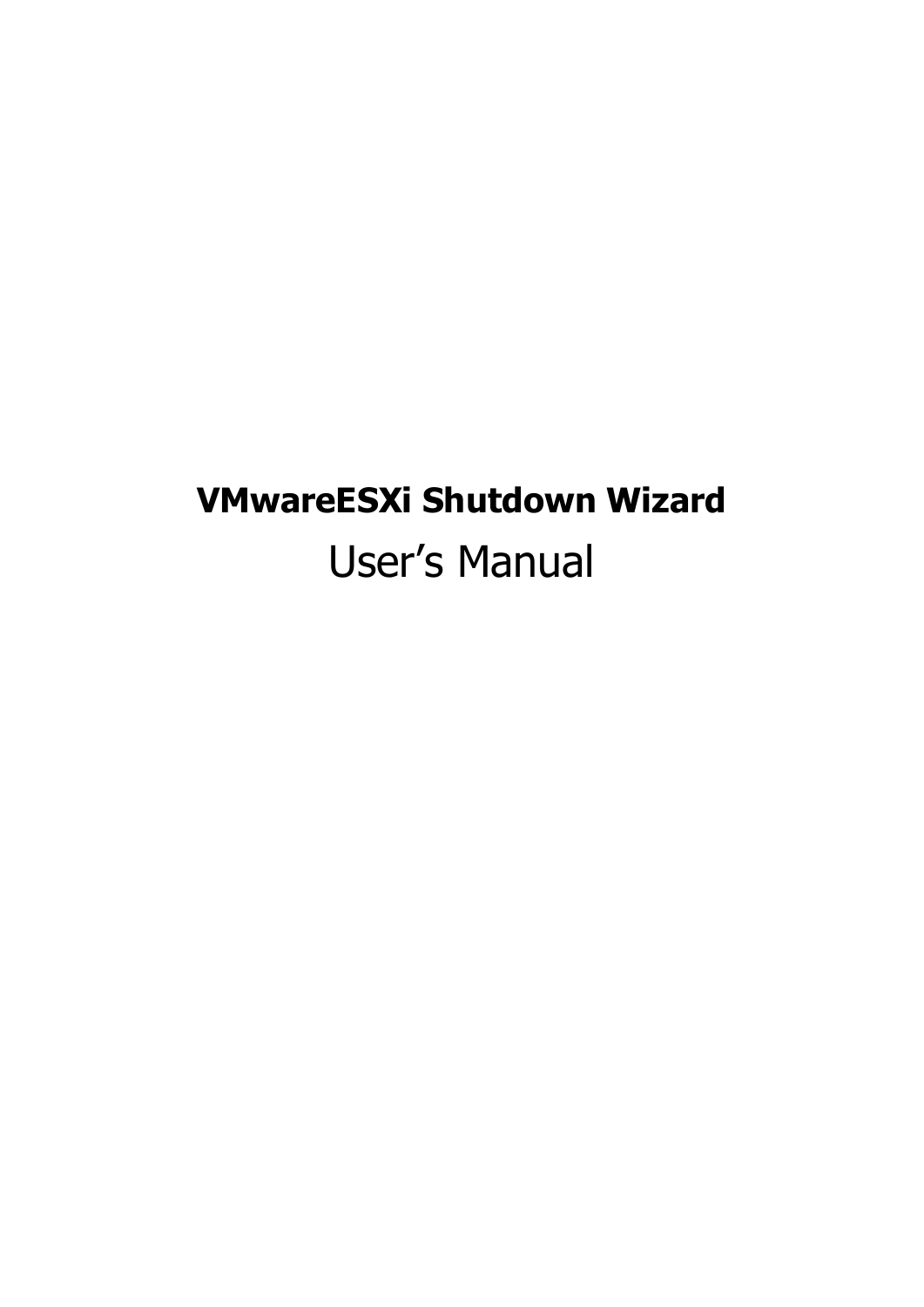# Table of Contents

| 2.2 Configure startup/shutdown automatically with VMware ESXi3           |  |
|--------------------------------------------------------------------------|--|
|                                                                          |  |
|                                                                          |  |
|                                                                          |  |
|                                                                          |  |
|                                                                          |  |
|                                                                          |  |
|                                                                          |  |
|                                                                          |  |
| 3.7 Start up/shut down/restart VMware ESXi Shutdown Wizard  16           |  |
| 4 Configuration to auto start up VMwareESXi Shutdown Wizard with vMA  17 |  |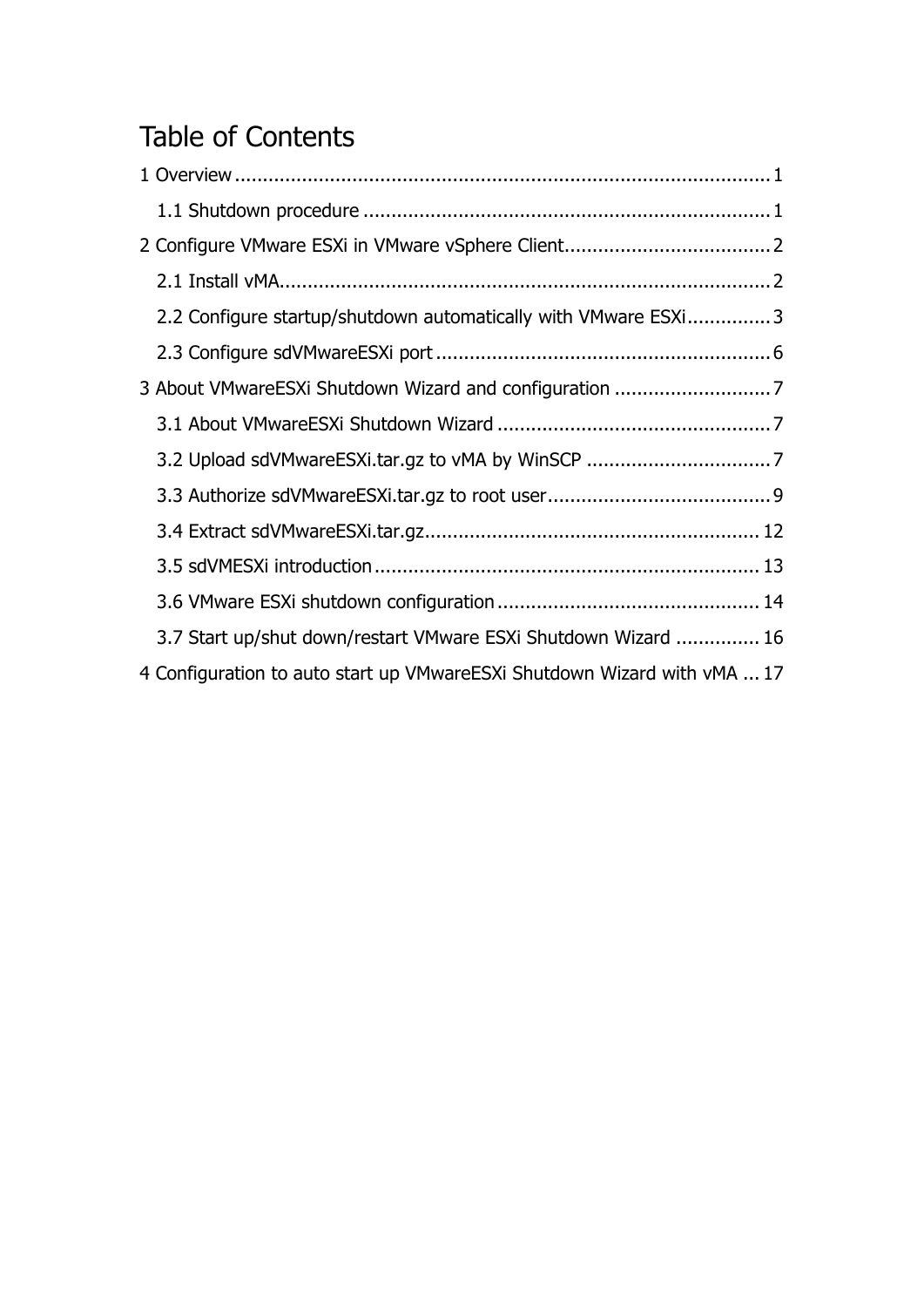# **1 Overview**



## **1.1 Shutdown procedure**



• The full name for the vMA is "vSphere Management Assistant". It is released by the VMware company to manage the vSphere.

\*Monitoring software could be ViewPower or ViewPower Pro.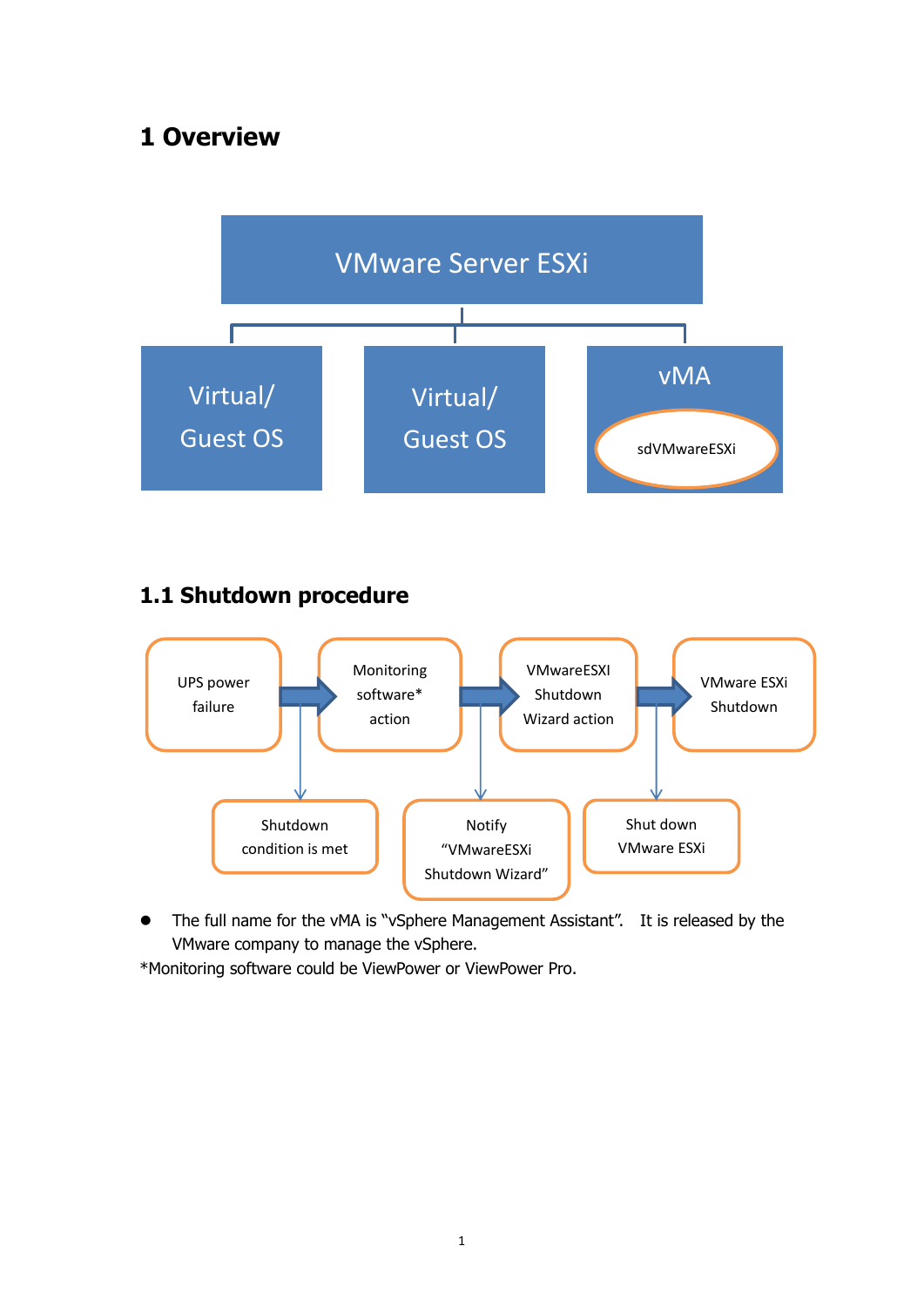# **2 Configure VMware ESXi in VMware vSphere Client**

### **2.1 Install vMA**

- 1. Go to the website http://www.vmware.com/support/developer/vima/
- 2. Download the vMA file and extract it. The format for the VMA document is \*.OVF.
- 3. Start the VMware vSphere Client.



4. Select "File" > "Deploy OVF Template". Click the browse button and select the OVF document.

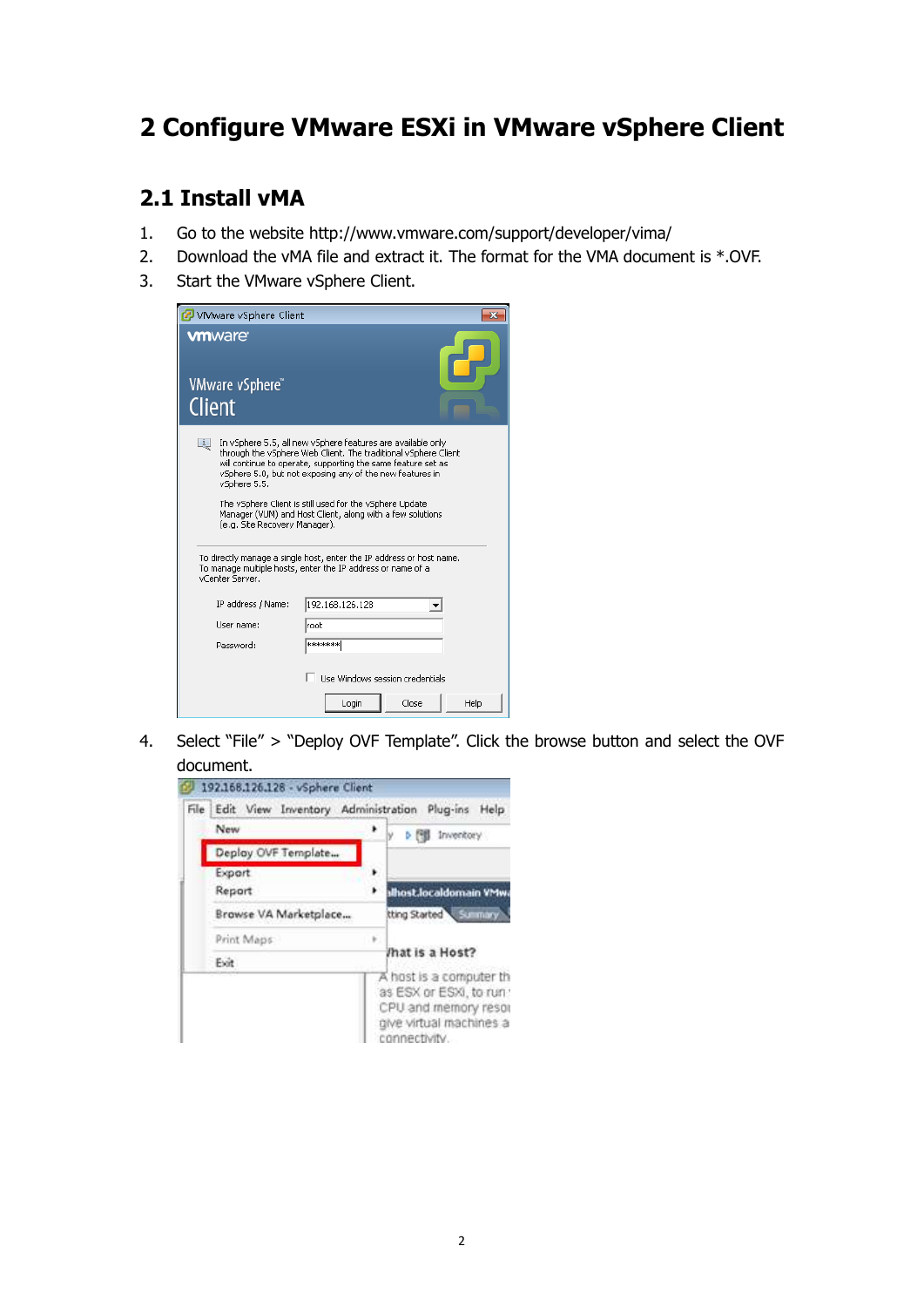

5. Execute vMA and the default user name is vi-admin. Set the password before first login



### **2.2 Configure startup/shutdown automatically with VMware ESXi**

- 1. Start VMware vSphere Client
- 2. Click **Configuration -> Virtual Machine startup/shutdown->Properties**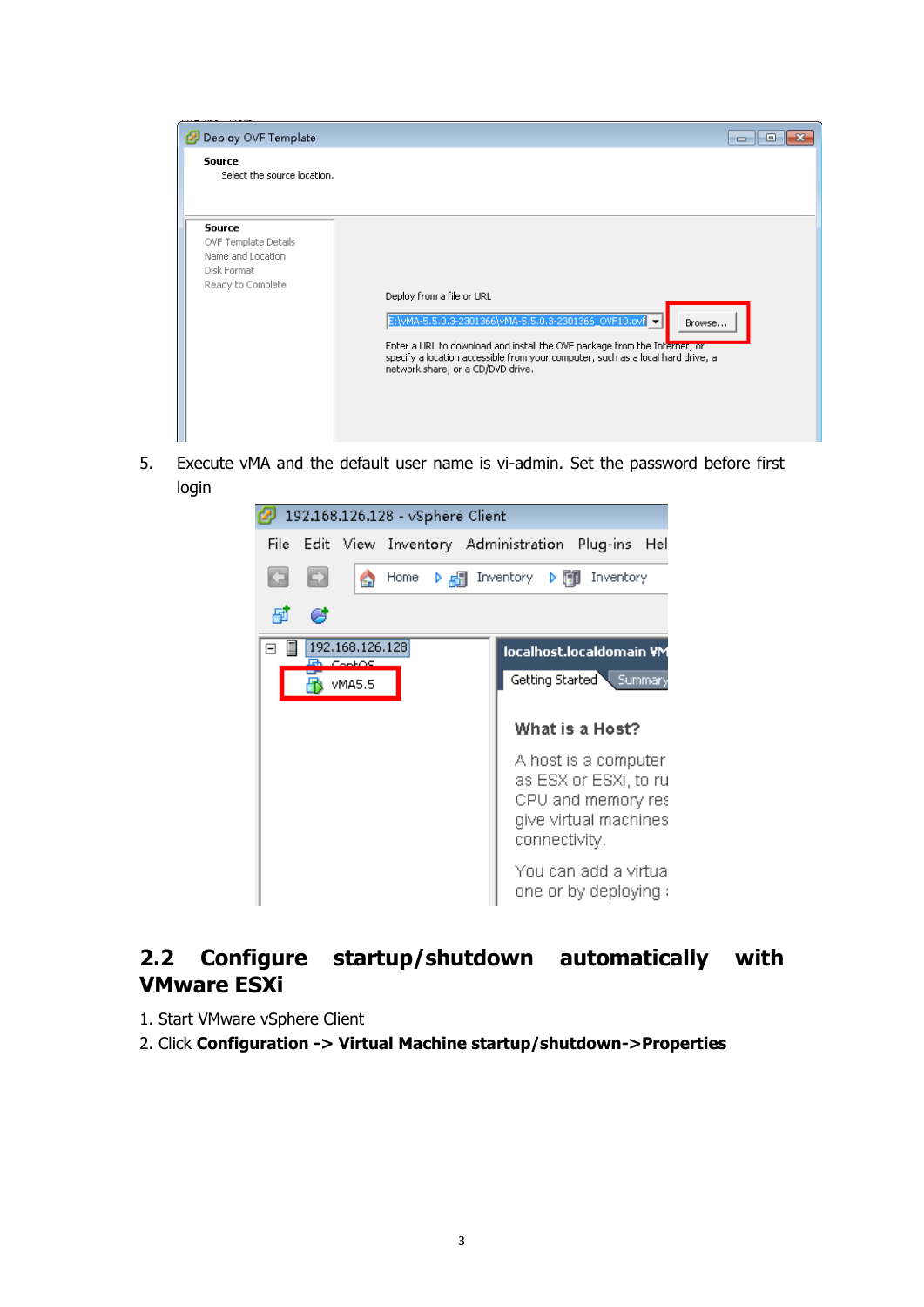| <b>Hardware</b>                                              |                                                                         | Virtual Machine Startup and Shutdown             |               |                                     |            | Properties |
|--------------------------------------------------------------|-------------------------------------------------------------------------|--------------------------------------------------|---------------|-------------------------------------|------------|------------|
| Health Stablis<br><b>Processors</b><br><b>Membry</b>         | Default Startup Delay<br>Default Shutdown Delay<br><b>Startup Order</b> | Start and Stop Virtual Machines with the system. |               | Enabled<br>10 seconds<br>30 seconds |            |            |
| <b>Stockton</b><br>Networking                                | Onter Netsul Machine                                                    | <b>Startup</b>                                   | Starbup Delay | ShubSown                            | Shutdown   |            |
| Strage Adapters<br>Network Adapters                          | <b>Automatic Startup</b><br>品<br><b>Manual Startus</b>                  | Enabled<br><b>WAAS.S</b>                         | 10 seconds    | Power Off                           | 30 seconds |            |
| Advanced Seltmin<br><b>Rower Management</b>                  | CentOS                                                                  | Disabled                                         | 10 seconds    | Power Off                           | 30 seconds |            |
| Software.                                                    |                                                                         |                                                  |               |                                     |            |            |
| Licensed Features:                                           |                                                                         |                                                  |               |                                     |            |            |
| Time Configuration                                           |                                                                         |                                                  |               |                                     |            |            |
| DNS and Routing                                              |                                                                         |                                                  |               |                                     |            |            |
| Authentication Services<br>Virtual Machine, Starbup/Shutdown |                                                                         |                                                  |               |                                     |            |            |
| <b>Virtual Machine SWagnie Localion</b>                      |                                                                         |                                                  |               |                                     |            |            |
| Settleby Profile                                             |                                                                         |                                                  |               |                                     |            |            |
| Host Carbe Configuration                                     |                                                                         |                                                  |               |                                     |            |            |
| System Resource Allocation                                   |                                                                         |                                                  |               |                                     |            |            |
| Agent VM Settings                                            |                                                                         |                                                  |               |                                     |            |            |
| Advanced Settings                                            |                                                                         |                                                  |               |                                     |            |            |

#### 3. Click "**Allow virtual machines to start and stop automatically with the system**" checkbox.

| ⊽                | Allow virtual machines to start and stop automatically with the system                                                                                                  |                    |                          |                        |                                               |           |                      |
|------------------|-------------------------------------------------------------------------------------------------------------------------------------------------------------------------|--------------------|--------------------------|------------------------|-----------------------------------------------|-----------|----------------------|
|                  | Default Startup Delay                                                                                                                                                   |                    |                          |                        | Default Shutdown Delay                        |           |                      |
|                  | For each virtual machine, delay startup for:                                                                                                                            |                    |                          |                        | For each virtual machine, delay shutdown for: |           |                      |
| 10               | seconds                                                                                                                                                                 |                    |                          | 130                    | seconds                                       |           |                      |
| ⊽                | Continue immediately if the VMware Tools start                                                                                                                          |                    |                          | Shutdown Action:       |                                               | Power Off |                      |
| Order            | <b>Startup Order</b><br>Power on the specified virtual machines when the system starts. During shutdown, they will be stopped in the opposite order.<br>Virtual Machine | Startup            | Startup Delay            | Shutdown               | Shutdown Delay                                |           |                      |
|                  | Automatic Startup                                                                                                                                                       |                    |                          |                        |                                               |           |                      |
| $\overline{c}$   | 囹<br>vMA5.5<br>CentOS                                                                                                                                                   | Enabled<br>Enabled | 10 seconds<br>10 seconds | Power Off<br>Power Off | 30 seconds<br>30 seconds                      |           |                      |
| <b>Any Order</b> | 咼                                                                                                                                                                       |                    |                          |                        |                                               |           | Move Up<br>Move Down |
|                  | <b>Manual Startup</b>                                                                                                                                                   |                    |                          |                        |                                               |           | Edit                 |
|                  |                                                                                                                                                                         |                    |                          |                        |                                               |           |                      |
|                  |                                                                                                                                                                         |                    |                          |                        |                                               |           |                      |

4. Move up the virtual machines to the "Automatic Startup" list

The virtual machines will start/stop when the host start/shutdown automatically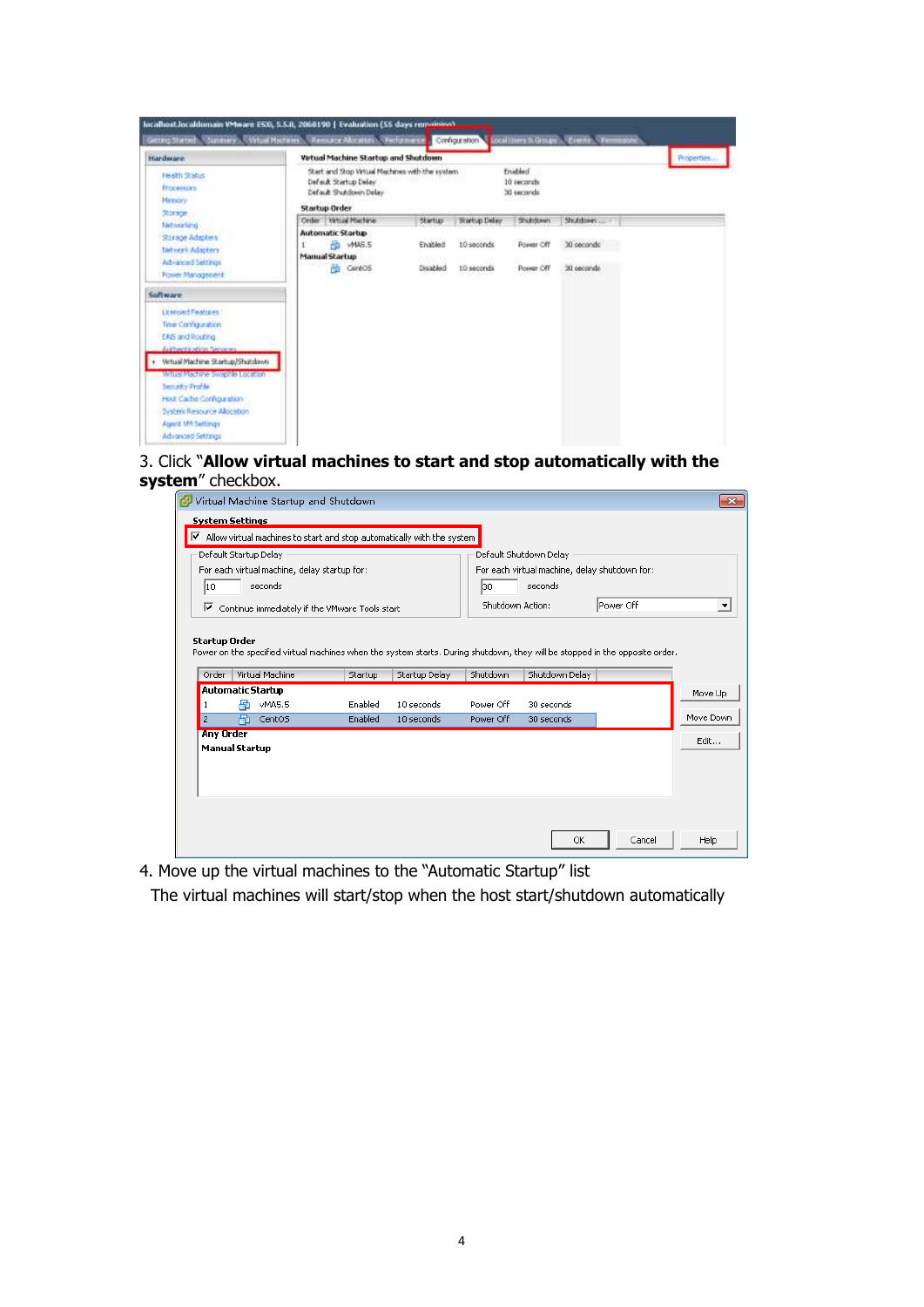|                        | Virtual Machine Startup and Shutdown                                                                                         |          |               |          |                                               |                      | $\mathbf{z}$ |
|------------------------|------------------------------------------------------------------------------------------------------------------------------|----------|---------------|----------|-----------------------------------------------|----------------------|--------------|
| <b>System Settings</b> |                                                                                                                              |          |               |          |                                               |                      |              |
| ⊽                      | Allow virtual machines to start and stop automatically with the system                                                       |          |               |          |                                               |                      |              |
|                        | Default Startup Delay                                                                                                        |          |               |          | Default Shutdown Delay                        |                      |              |
|                        | For each virtual machine, delay startup for:                                                                                 |          |               |          | For each virtual machine, delay shutdown for: |                      |              |
| 10                     | seconds                                                                                                                      |          |               | 30       | seconds                                       |                      |              |
| ⊽                      | Continue immediately if the VMware Tools start                                                                               |          |               |          | Shutdown Action:                              | Power Off            |              |
|                        |                                                                                                                              |          |               |          |                                               | Guest Shutdown       |              |
| <b>Startup Order</b>   |                                                                                                                              |          |               |          |                                               | Power Off<br>Suspend |              |
|                        | Power on the specified virtual machines when the system starts. During shutdown, they will be stopped in the opposite order. |          |               |          |                                               |                      |              |
| Order                  | Virtual Machine                                                                                                              | Startup  | Startup Delay | Shutdown | Shutdown Delay                                |                      |              |
|                        | <b>Automatic Startup</b>                                                                                                     |          |               |          |                                               |                      | Move Up      |
| 1                      | 咼<br>vMA5.5                                                                                                                  | Enabled  | 10 seconds    |          | Power O 30 seconds                            |                      |              |
| Any Order              |                                                                                                                              |          |               |          |                                               |                      | Move Down    |
|                        | <b>Manual Startup</b>                                                                                                        |          |               |          |                                               |                      | Edit         |
|                        | CentOS<br>師                                                                                                                  | Disabled | 10 seconds    |          | Power O 30 seconds                            |                      |              |
|                        |                                                                                                                              |          |               |          |                                               |                      |              |
|                        |                                                                                                                              |          |               |          |                                               |                      |              |
|                        |                                                                                                                              |          |               |          |                                               |                      |              |
|                        |                                                                                                                              |          |               |          |                                               |                      |              |
|                        |                                                                                                                              |          |               |          | OK                                            | Cancel               | Help         |
|                        |                                                                                                                              |          |               |          |                                               |                      |              |

**Note:** If the Shutdown Action is set up, make sure the VMware tools are installed in each virtual machine.

Please refer to the official website for more information about VMware tools.

Right click one of the VMs and click Guest -> Install/Upgrade VMware Tools. The vMA will install the VMware Tools as default.

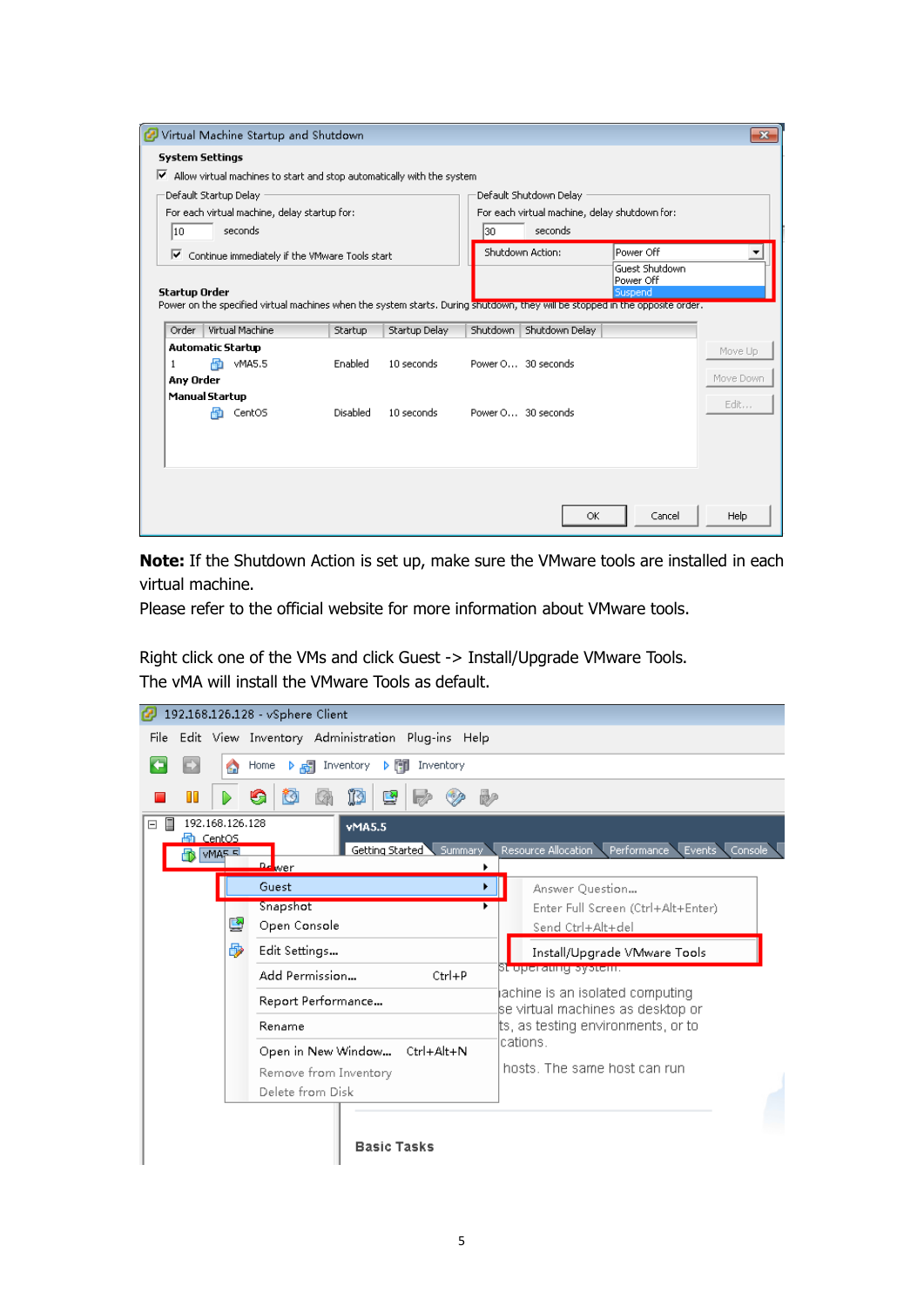| ◨<br>192.168.126.128<br>$\boxminus$<br>CentOS<br>vMA5.5 | <b>vMA5.5</b><br>Summary Resource Allocation Performance Ev<br>Getting Started |                                                          |  |  |  |  |  |  |
|---------------------------------------------------------|--------------------------------------------------------------------------------|----------------------------------------------------------|--|--|--|--|--|--|
|                                                         | <b>General</b>                                                                 |                                                          |  |  |  |  |  |  |
|                                                         | Guest OS:                                                                      | SUSE Linux Enterprise 11 (64 $\overleftrightarrow{12}$ ) |  |  |  |  |  |  |
|                                                         | VM Version:                                                                    | 7                                                        |  |  |  |  |  |  |
|                                                         | CPU:                                                                           | 1 vCPU                                                   |  |  |  |  |  |  |
|                                                         | Memory:                                                                        | 600 MB                                                   |  |  |  |  |  |  |
|                                                         | Memory Overhead:                                                               | 93.71 MB                                                 |  |  |  |  |  |  |
|                                                         | <b>VMware Tools:</b><br>IP Addresses:                                          | <b>②</b> Not running (3rd-party/Independent)             |  |  |  |  |  |  |
|                                                         | DNS Name:                                                                      |                                                          |  |  |  |  |  |  |
|                                                         | State:                                                                         | Powered Off                                              |  |  |  |  |  |  |
|                                                         | Host:                                                                          | localhost.localdomain                                    |  |  |  |  |  |  |
|                                                         | Active Tasks:                                                                  |                                                          |  |  |  |  |  |  |
|                                                         | vSphere HA Protection: ② N/A                                                   | ₽                                                        |  |  |  |  |  |  |

If VMware Tools are installed, it will show below screen:

If VMware Tools are not installed, it will show below screen:

| 日目<br>192.168.126.128<br>CentOS<br>vMA5.5 | <b>CentOS</b><br>Getting Started<br>Summary " | Resource Allocation Performance Ev |
|-------------------------------------------|-----------------------------------------------|------------------------------------|
|                                           | <b>General</b>                                |                                    |
|                                           | Guest OS:<br>VM Version:                      | CentOS 4/5/6 (32 位)<br>8.          |
|                                           | CPU:                                          | 1 vCPU                             |
|                                           | Memory:                                       | 2048 MB                            |
|                                           | Memory Overhead:                              | 30.93 MB                           |
|                                           | <b>VMware Tools:</b><br>IP Addresses:         | Not running (Not installed)        |
|                                           | DNS Name:                                     |                                    |
|                                           | State:                                        | Powered On                         |
|                                           | Host:<br>Active Tasks:                        | localhost.localdomain.             |
|                                           | vSphere HA Protection:                        | Q<br>② N/A                         |

### **2.3 Configure sdVMwareESXi port**

The sdVMwareESXi uses udp port 31234 and this port is opened as default.

```
Open the UDP ports by the following command if the port is disabled:
iptables -I INPUT -p udp --dport 31234 -j ACCEPT
iptables -I OUTPUT -p udp --dport 31234 -j ACCEPT
```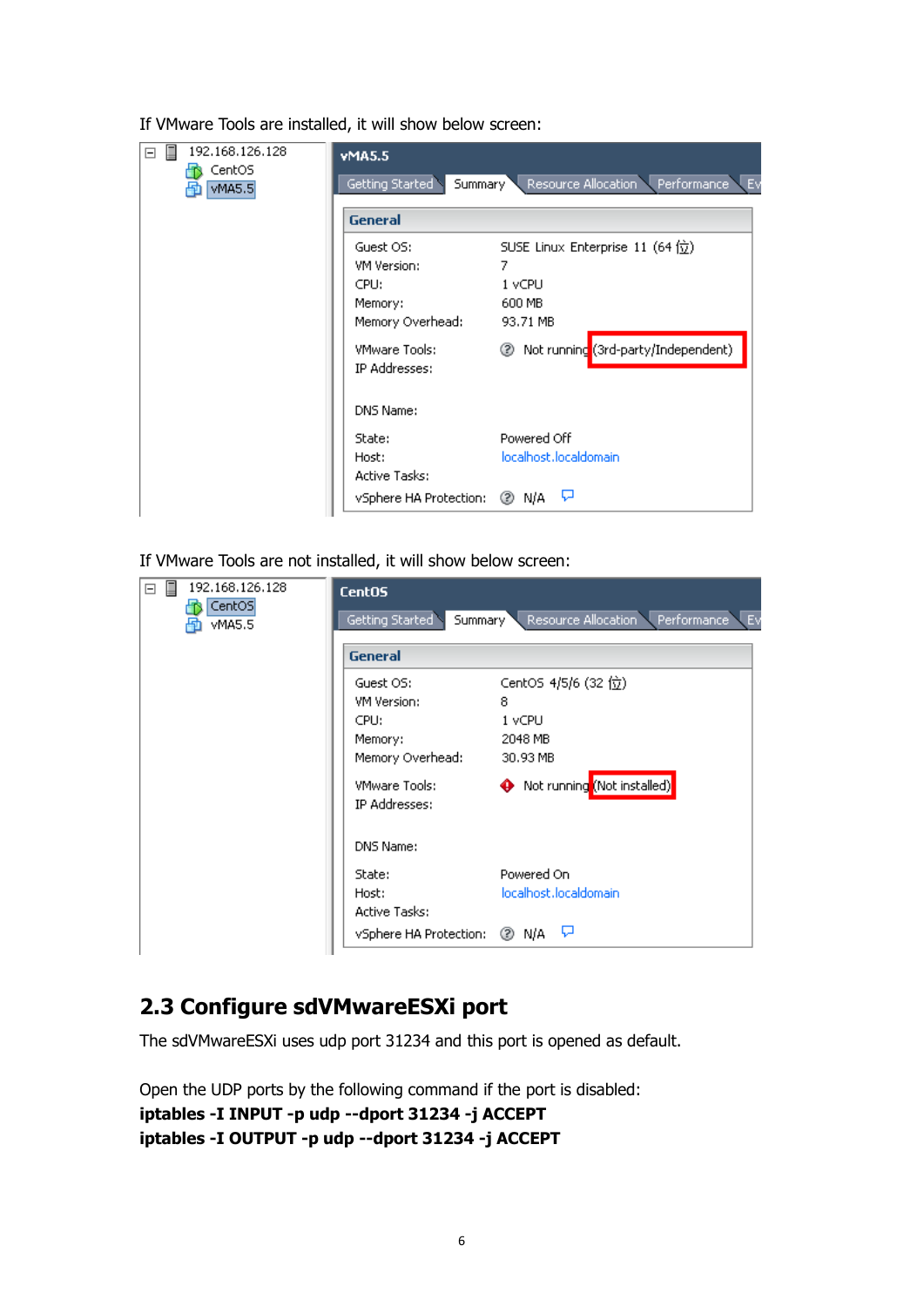# **3 About VMwareESXi Shutdown Wizard and configuration**

# **3.1 About VMwareESXi Shutdown Wizard**

VMwareESXi shutdown wizard will accept shutdown commands to remotely shut down VMware ESXi from ViewPower or ViewPower Pro. This shutdown wizard is a background process under the vMA. Simply extract vMA. Then, VMwareESXi shutdown wizard is embedded.

**NOTE: It's requested to configure VMwareESXi shutdown wizard with ID of**  root user. Because it's required to add some shell scripts in "/etc" directory and this modification is only authorized to root user only. If it's not followed with root user, it may not automatically trigger VMwareESXi shutdown wizard when vMA is activated.

| <b>少</b> 192.168.126.130 - PuTTY |                                           |                         |                    |  | $\Box$<br>$\mathbf{x}$<br>- |
|----------------------------------|-------------------------------------------|-------------------------|--------------------|--|-----------------------------|
|                                  | vi-admin@localhost:/> ls -lrt             |                         |                    |  |                             |
| ltotal 93                        |                                           |                         |                    |  |                             |
| drwxr-xr-x                       | 2 root root 4096 May 5 2010 selinux       |                         |                    |  |                             |
| drwxr-xr-x                       | 2 root root 4096 May 5 2010 mmt           |                         |                    |  |                             |
| drwxr-xr-x                       | 2 root root 4096 May 5 2010 media         |                         |                    |  |                             |
| drwxr-xr-x                       | 15 root root                              | 4096 Dec                | 6 2010 var         |  |                             |
| drwxr-xr-x                       | 4 root root 4096 Nov 19 09:20 opt         |                         |                    |  |                             |
| drwx---                          | 2 root root 16384 Nov 19 09:22 lost+found |                         |                    |  |                             |
| drwxr-xr-x                       | 4 root root 4096 Nov 19 09:22 srv         |                         |                    |  |                             |
| drwxr-xr-x                       | 2 root root 4096 Nov 19 09:23 bin         |                         |                    |  |                             |
| drwxr-xr-x                       | 3 root root 12288 Nov 19 09:24 sbin       |                         |                    |  |                             |
| drwxr-xr-x                       | 4 root root 4096 Nov 19 09:28 home        |                         |                    |  |                             |
| drwxr-xr-x                       | 7 root root 12288 Nov 19 09:28 lib64      |                         |                    |  |                             |
| drwxr-xr-x                       | 9 root root 4096 Nov 19 09:28 lib         |                         |                    |  |                             |
| drwxr-xr-x                       | 13 root root 4096 Nov 19 09:29 usr        |                         |                    |  |                             |
|                                  | dr-xr-xr-x 100 root root                  | 0 Jan 29 21:21 proc     |                    |  |                             |
| drwxr-xr-x                       | 12 root root                              |                         | 0 Jan 29 21:21 sys |  |                             |
| drwxr-xr-x                       | 4 root root 1024 Jan 29 21:21 boot        |                         |                    |  |                             |
| ldrwx==                          | 7 root root -4096 Tan 29 21:22 root       |                         |                    |  |                             |
| drwxr=xr=x                       | 79 root root                              | – 4096 Tan 29 21:22 etc |                    |  |                             |
| drwxr-xr-x                       | - 14 root root - 4060 Jan 29 21:22 dev    |                         |                    |  |                             |
|                                  | drwxrwxrwt 17 root root                   | 4096 Jan 29 21:31 tmp   |                    |  |                             |
|                                  |                                           |                         |                    |  |                             |
|                                  |                                           |                         |                    |  |                             |
|                                  |                                           |                         |                    |  |                             |
|                                  |                                           |                         |                    |  |                             |
|                                  |                                           |                         |                    |  |                             |
|                                  |                                           |                         |                    |  |                             |

# **3.2 Upload sdVMwareESXi.tar.gz to vMA by WinSCP**

 $\bullet$  Loing vMA by WinSCP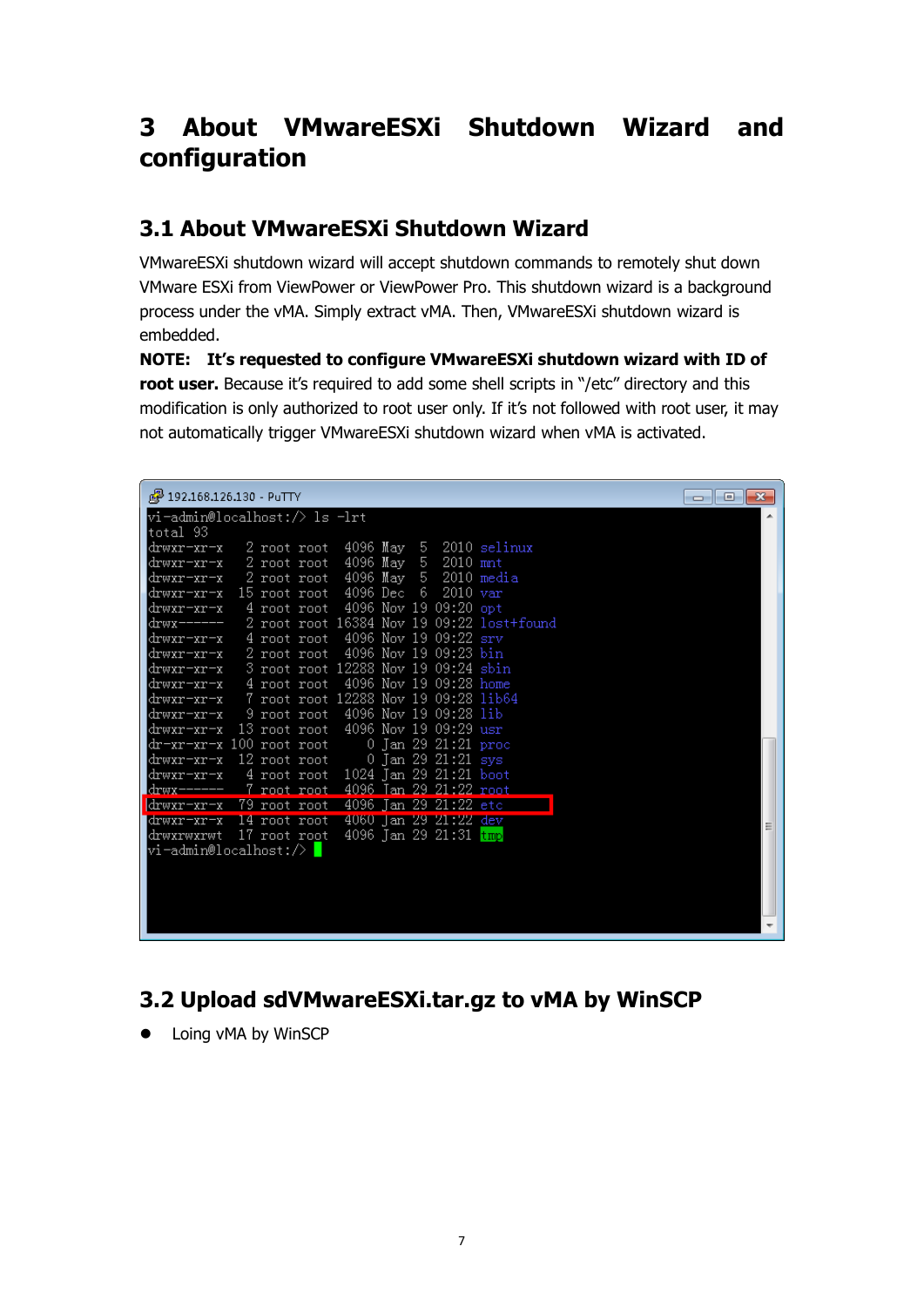| WinSCP Login              |                                                                                                                       | ▎▄▕▏▣▕ <mark>▏╳</mark>                                   |
|---------------------------|-----------------------------------------------------------------------------------------------------------------------|----------------------------------------------------------|
| New Site                  | Session<br>File protocol:<br><b>SFTP</b><br>۰<br>Host name:<br>192.168.126.130<br>User name:<br>vi-admin<br>Save<br>▼ | Port number:<br>22 승<br>Password:<br> <br>Advanced<br> ▼ |
| Tools<br>Manage<br>▼<br>▼ | $\Box$ Login<br>▼                                                                                                     | Close<br>Help                                            |

| Mr Dewrinad: : student@132.188.126.130 - WinTOP       |           |                                          |           |                                                  |                                                                                                                          |                       | <b>CONTRACTOR</b>  |                |
|-------------------------------------------------------|-----------|------------------------------------------|-----------|--------------------------------------------------|--------------------------------------------------------------------------------------------------------------------------|-----------------------|--------------------|----------------|
| Local Mark Flex Commands: Session Options Remote Help |           |                                          |           | 184.                                             |                                                                                                                          |                       |                    |                |
| HE CT Distyration and Ball CP LET                     |           | Chi - PQueue - Transfer Settings Octoutt |           | $-16.7$                                          |                                                                                                                          |                       |                    |                |
| -> ->cirrin@192.158.126.130   Maw Session             |           |                                          |           |                                                  |                                                                                                                          |                       |                    |                |
| + 唐图   ◆ - - - - 图 @ 俞 唐   弘<br>化の本地磁盘                |           |                                          |           | $-1$<br>Lill M-admin                             | <b>Control of the Control of Control Control Control Control Control Control Control Control Control Control Control</b> |                       |                    |                |
| di Upload al II Ede X an La Properties 12 ( B E E M   |           |                                          |           | University of the K of Company of Co I is little |                                                                                                                          |                       |                    |                |
| CALlearstadmintDewnloads                              |           |                                          |           | <b>Burns/H-kdms</b>                              |                                                                                                                          |                       |                    |                |
| Ext<br>Name                                           |           | Size: Type                               | Char *    | Ext<br>Name                                      |                                                                                                                          | Size Champed          | Rights.            | Our            |
| ShutclawyRemate Linux                                 |           | 双伸案                                      | 2521      | н.                                               |                                                                                                                          | 11/19/2014 SGRST PM   | Visited vs Y-50    | root           |
| SalarPawer                                            |           | 文件本                                      | 1/24      | <b>B</b> Spitz                                   |                                                                                                                          | 11/19/2014 Subsct PM  | Mont-infron-       | Vivad          |
| <b>EdlarPowerPro</b>                                  |           | 交換金                                      | 1/24      | a media                                          |                                                                                                                          | TECHNORIA SUBSITION.  | Perent cultival    | $+1$           |
| LDT Shirre                                            | 15,984.0  | 26.110年 支件                               | 11/3      | ill bin                                          |                                                                                                                          | 11/19/2014 5:39:27 PM | Penalty of Links   | vival.         |
| 图 36-100083-020.min                                   | 382 MB    | WinRAR ZIP FBILL                         | 1/30      | <b>Jakob History</b>                             | 39.51                                                                                                                    | 1/10/2215 5x42-82 AN/ | The control        | blicket.       |
| ill ann-2008-11-24 isn                                | 511 MB    | 膀胱交性                                     | 1/30      | - Libertino                                      | 1,211:9                                                                                                                  | 11/19/2014 Si20-30 PM | Fair Freem         | $-1 - 1 = 0$   |
| <b>Mitoriartus.ch</b>                                 | 421 8     | 明文様                                      | 2/2/      | <b>Clareate</b>                                  | LAST B                                                                                                                   | 11/10/2018 SUBST FM   | Digital Procession | <b>Wildell</b> |
| al desktopini.                                        | 282 E     | 長衛切像                                     | 10/3      | [1] imputes.                                     | <b>HELB</b>                                                                                                              | 11/19/2014 9-28-27 PM | <b>PMARALLINE</b>  | in all         |
| Pelvico soppell                                       | 157.68    | PDF OWN                                  | 1/14      | 11 avolte                                        | Lilleb                                                                                                                   | 11/19/2014 9/28/2T PM | Her F-             | Middle         |
| DHCPServer.pp                                         | 33, 144   | WinNAR ZIP FREE                          | 3/3/      | <b>CLARED</b>                                    |                                                                                                                          | MFB ILINGDA SINEY RA  | $394 + 044 + 444$  | Wind           |
| FAD and SOPato                                        | 54,583    | WHAR ZF HILL                             | 7/29      | 1115                                             |                                                                                                                          |                       |                    |                |
| Sid-Mware EX-Lange                                    | 69.675    | Wirk4R FMBD4t                            | 2/2/      |                                                  |                                                                                                                          |                       |                    |                |
| Sad vehicle 009-2014                                  | 8,188.600 | WinAAR 田橋立林                              | 1/30      |                                                  |                                                                                                                          |                       |                    |                |
| Ill dounty-12.04-server-(366.om                       | 675 MFB   | 読書文件                                     | 7/12      |                                                  |                                                                                                                          |                       |                    |                |
| ill uhuntu-14.10-desktop-1986.iso                     | 1.132 M.  | 排書文社                                     | 12/2      |                                                  |                                                                                                                          |                       |                    |                |
| WWw.are-vidiant-al-5.1.0-1281650.ava                  | 346 ME    | 应用程序                                     | $2/2/7 -$ |                                                  |                                                                                                                          |                       |                    |                |
|                                                       |           |                                          | ×         | 41                                               | m                                                                                                                        |                       |                    |                |

Find the sdVMwareESXi from left window. Drag and release it to the right window.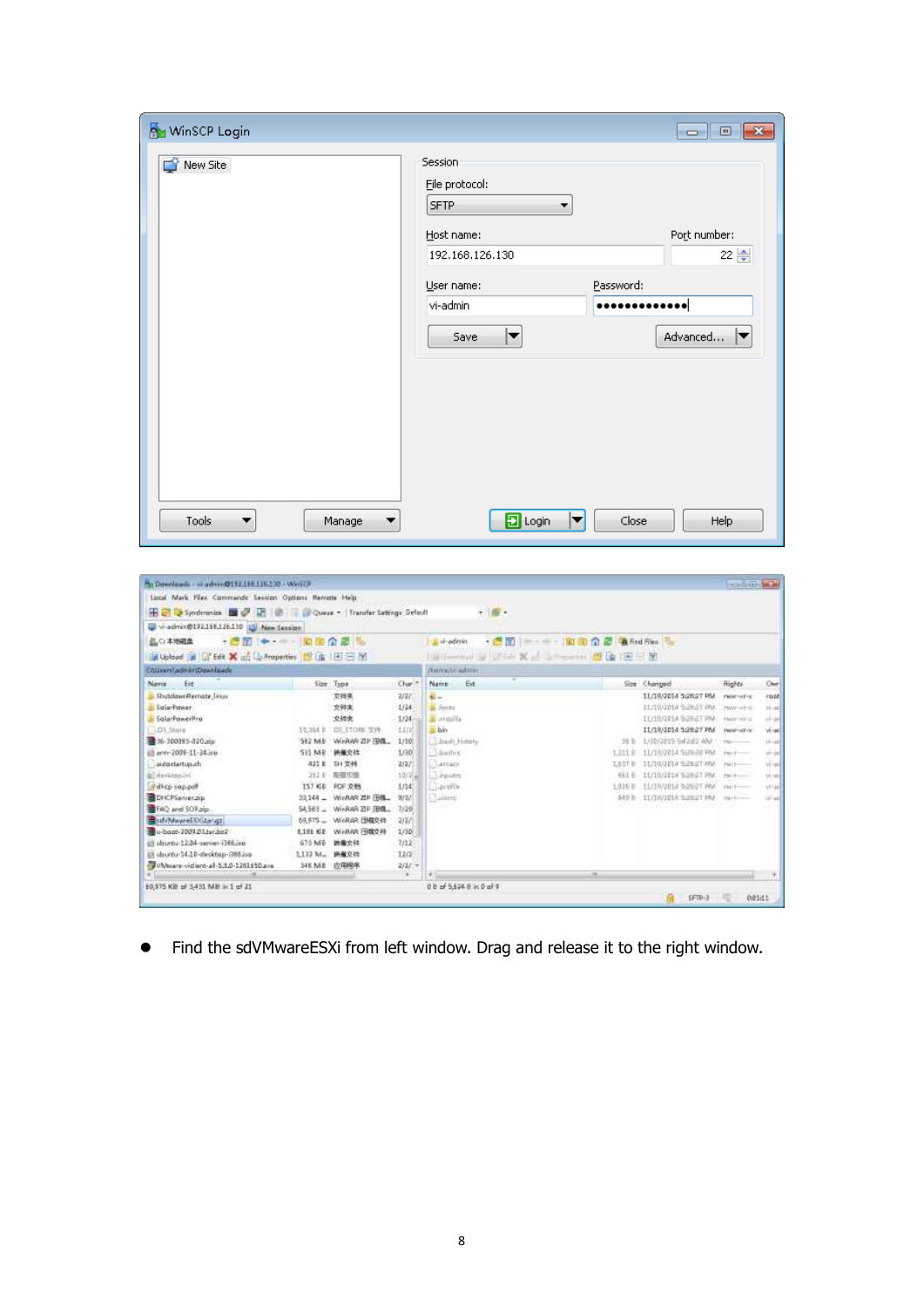| Local Mark Files Commands Session Options Nemote Help |               |                  |                    |                                                              |             |                          |                        |               |
|-------------------------------------------------------|---------------|------------------|--------------------|--------------------------------------------------------------|-------------|--------------------------|------------------------|---------------|
| Syndication DE Of Chairs - Transfer Settings Defeat   |               |                  |                    | $\cdot$ $\circ$                                              |             |                          |                        |               |
| w-admin@192.158.126.130 LS New Season                 |               |                  |                    |                                                              |             |                          |                        |               |
| + 唐图 1◆ -- - - - 画面命觀點<br>品の本地組織                      |               |                  |                    | · 通图   - - - 图画命题 编fed files file<br>Lill M-admin            |             |                          |                        |               |
| at Upload at It feet X and La Properties 12 in H = M  |               |                  |                    | University   Final 30 million   19 million   19 million   19 |             |                          |                        |               |
| CAUsard admini Dawranade                              |               |                  |                    | Baims/61-kdmst                                               |             |                          |                        |               |
| Eit<br>Name                                           |               | Size: Type       | Char <sup>ce</sup> | ÷<br>Ext<br><b>Name</b>                                      |             | Size Champed             | Rights.                | Own           |
| ShutdawnRemate Linux                                  |               | 双伸楽              | 2521               | 41 -                                                         |             | 11/19/2014 SORGT PM      | Visited very-st        | rooti         |
| SalarPawer                                            |               | 文件本              | 1/24               | <b>B</b> Spitz                                               |             | MAI TS/MIZZER ADDITIONAL | People in this         | VivanE        |
| <b>SolarPowerPro</b>                                  |               | 交換金              | 1/24               | an excella                                                   |             | TECHNORIA SUBJECT PM.    | Please's without       | $-1 - 20$     |
| LDT Sterre                                            | 10,000 0      | 26.110年 支件       | 11/3               | in bin                                                       |             | 11/19/2014 5:39:27 PM    | <b>Penalty of Link</b> | vi-ad.        |
| 图 96-100019-020.elp                                   | 382 MB        | WinRAR ZIP IBEL. | $-1/30$            | <b>Jakarly History</b>                                       | 39.5        | 1/10/2015 5:42-82 AN:    | The control            | <b>Middle</b> |
| ill ann-2008-11-24 is a                               | 511 MB        | 膀胱交性             | 1/30               | - Liautino                                                   | 1,211.9     | 11/19/2014 Si20-30 PM    | Fight Forest           | $-10.00$      |
| autostartusisch                                       | 421 8         | 明文様              | 2/2/               | Lieman                                                       | 1.517.B     | 11/10/2018 SIRET PM      | Ingly Present          | <b>Middle</b> |
| di desktroini.                                        | 282.8         | 斯顿切像             | 10/3               | $\Box$ arguing                                               | <b>HELB</b> | 11/19/2014 9:28:27 PM    | TRAINFLAND             | $14 + 44 + 2$ |
| <b>Require and B</b>                                  | 157 KB        | PDF OWN          | 1/14               | Li drefor                                                    | 1,016 B     | 11/19/2014 9/29/2T PM    | Hart Free              | Attack.       |
| DIKPServer.pp                                         | $33,344 -$    | WinNAR ZIP FHIL  | 取取                 | <b>S. Lutter</b>                                             | 347.11      | 11/19/2014 5/89/11 PM    | $394 + 6 + 1 + $       | M-ail         |
| <b>READ and SOR</b> rip                               | 54,583        | WHAR ZF FRA      | 7/29               | d viviwarati Xiange                                          | $69.975 -$  | 2/2/2015 4-11:33 PM      | <b>PWYP-HE-</b>        | vivant!       |
| sd-MwwreEEXitar.gz                                    | 69,675        | Wirk4R EMID 4t   | 2/21               |                                                              |             |                          |                        |               |
| M-boot-2009.0.Ltar.bo2                                | 8,188,920     | WinAAR 田橋立林      | 1/30               |                                                              |             |                          |                        |               |
| III ubuntu-12.04-server-1366.op.                      | 673 MFB       | 映画女は             | 7/12               |                                                              |             |                          |                        |               |
| ill uhuntu-14.10-desktop-1986.isa                     | $1.132 M_{-}$ | 排棄文社             | 12/2               |                                                              |             |                          |                        |               |
| WWw.are-vidiant-al-5.1.0-1281550.ava                  | 346 ME        | 应用程序             | 2/2/7              |                                                              |             |                          |                        |               |
| m                                                     |               |                  | ×                  | 41                                                           | m.          |                          |                        |               |

# **3.3 Authorize sdVMwareESXi.tar.gz to root user**

> Open PuTTY

| Local Mark Files Commands Session Options Nervote Help<br>田 Bi Dr Syndromias 国 D 田 |               | Di Douus - Transfer Settings Defectt |                    | $-16.1$                                                  |         |                              |                                         |                  |
|------------------------------------------------------------------------------------|---------------|--------------------------------------|--------------------|----------------------------------------------------------|---------|------------------------------|-----------------------------------------|------------------|
| - v-admin@192.158.126.130     New Session                                          |               |                                      |                    |                                                          |         |                              |                                         |                  |
| + 唐图   ◆ - - - - 图 @ 俞 唐   弘<br>化の本地磁素                                             |               |                                      |                    | · 通图   - - - 图 图 角 窗 角 Fed Files   Re<br>Lill vi-admin   |         |                              |                                         |                  |
| at Upload at It feet X and La Properties 12 ( E ) E = 10                           |               |                                      |                    | <b>NO HOLE OF CALIX AND SERVICE OF REAL PROPERTY AND</b> |         |                              |                                         |                  |
| CAUsard admini Dawnigade                                                           |               |                                      |                    | Raims/H-admin                                            |         |                              |                                         |                  |
| Eit<br>Name                                                                        |               | Size: Type                           | Char <sup>ce</sup> | ٠<br>Ext<br><b>Name</b>                                  |         | Size Changed                 | Rights                                  | Our              |
| ShutdawnRemate Linux                                                               |               | 双伸案                                  | 2525               | 41 -                                                     |         | 11/19/2014 SORGT PM          | Visited volt-to                         | root             |
| SalarPawer                                                                         |               | 文件本                                  | 1/24               | <b>B</b> Spitz                                           |         | M4 TSBS2 ADDITION            |                                         |                  |
| <b>SolarPowerPro</b>                                                               |               | 文件条                                  | 1/24               | an exilia                                                |         | TECHNORIA SUBJECT PIV.       | People in Frida                         | Virgil           |
| LDT Starre                                                                         | 10,000 0      | DE STORE 受得                          | 11/3               | lii bin                                                  |         | 11/19/2014 SOBOT PM          | Perent college<br><b>Penalty of the</b> | oti and<br>vival |
|                                                                                    |               |                                      |                    |                                                          |         |                              |                                         |                  |
| 图 36-100083-020.elp<br>Perry-2008-11-24-iss                                        | 582 MB        | WinRAR ZIP FREE<br>神楽文社              | 1/30<br>1/30       | <b>J. bash History</b>                                   | 39.51   | 1/10/2015 5x42-82 AN:        | The Committee                           | bi-ad            |
|                                                                                    | 511 MB        |                                      |                    | - Liambor                                                | 1,711 0 | 11/19/2014 Si20-30 PM        | Fight Forest                            | $-10 - 10$       |
| autostartusisch                                                                    | 421 8         | 94 京様                                | 2/2/               | Liensate                                                 | LAST.B  | 11/10/2018 SIMILT PM         | Ingels Brownston                        | <b>Wildell</b>   |
| al desktoperi.                                                                     | 282.8         | 指错切音                                 | 10/3               | <b>Clutestra</b>                                         | HEL B   | 11/19/2014 9:28:27 PM        | <b>PMARALLE</b>                         | $14 + 64$        |
| <b>Require and the</b>                                                             | 157.408       | PDF OWN                              | 1/14               | Li direttim                                              | LUIGD   | 11/19/2014 9/29/2T PM        | Hart Free                               | Aftail           |
| DIKPServer.pp                                                                      | $33.344 -$    | WinNAR ZIP FREE                      | 3032               | <b>Slavene</b>                                           | 347.11  | SALTED FIRED THAT            | The Extreme                             | Wind             |
| FAQ and \$07 zip.                                                                  | 54,583        | WHAR ZF HILL                         | 7/29               | advWww.EEXiBange                                         |         | 69.975 - 2/2/2015 4:01:33 PM | <b>PWYP-HESS</b>                        | Winds            |
| sd-MwwreEEXStangz                                                                  | 69.675 L      | Wirk4R EMID'4t                       | 2/21               |                                                          |         |                              |                                         |                  |
| Sport 1009201 turbo2                                                               | 8,188,920     | WinflAR 田橋立林                         | 1/30               |                                                          |         |                              |                                         |                  |
| III ubuntu-12.04-server-i366.og                                                    | 673 MFB       | 映象文件                                 | 7/12               |                                                          |         |                              |                                         |                  |
| ill ubuntu-14.10-desktop-1986.iso                                                  | $1.142 M_{-}$ | 进来文件                                 | 12/2               |                                                          |         |                              |                                         |                  |
| WWw.are-vidiant-al-5.1.0-1281650.ava<br>m                                          | 346 ME        | 应用程序                                 | 2/2/7<br>74        |                                                          | m.      |                              |                                         |                  |
| <b>DE of 5,431 Mill in D of 21</b>                                                 |               |                                      |                    | 0 B of 59,980 Kill in 0 of 10                            |         |                              |                                         |                  |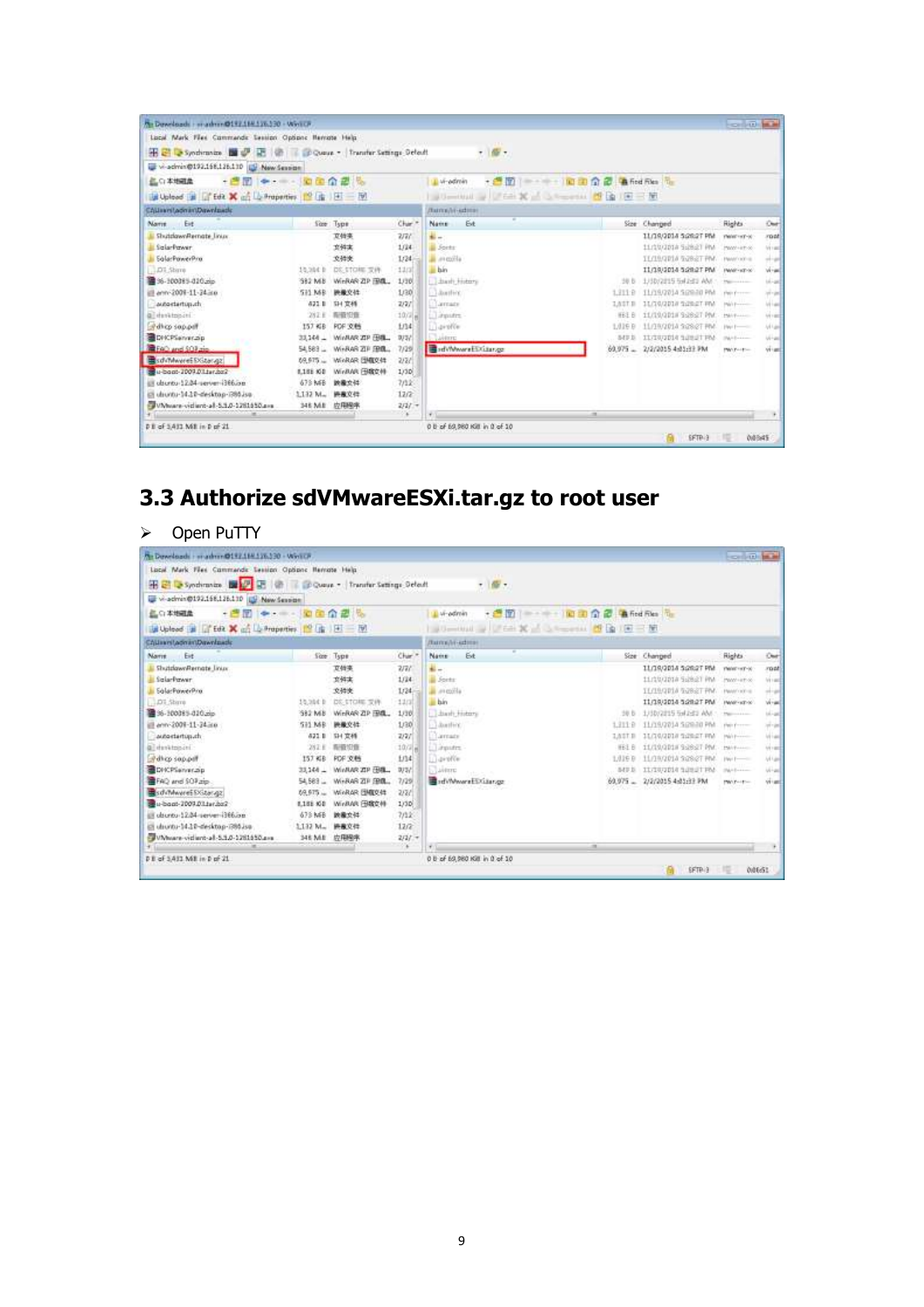

 $\triangleright$  Change the password of root user

When first using vMA, it's necessary to change the password of root user. Please key in "**sudo passwd root**" to change password.

2 192.168.126.130 - PuTTY  $\Box$   $\Box$   $\Box$ vi-admin@localhost:~> sudo passwd root We trust you have received the usual lecture from the local System Administrator. It usually boils down to these three things: #1) Respect the privacy of others.<br>#2) Think before you type.<br>#3) With great power comes great responsibility. vi-admin's password: Changing password for root. New password:<br>New password:<br>BAD PASSWORD: it is too simplistic/systematic<br>BAD PASSWORD: is too simple Retype new password: Password changed. vi-admin@localhost:^> Ė

 $\triangleright$  Switch to root user

Key in "**su -**" to switch to root user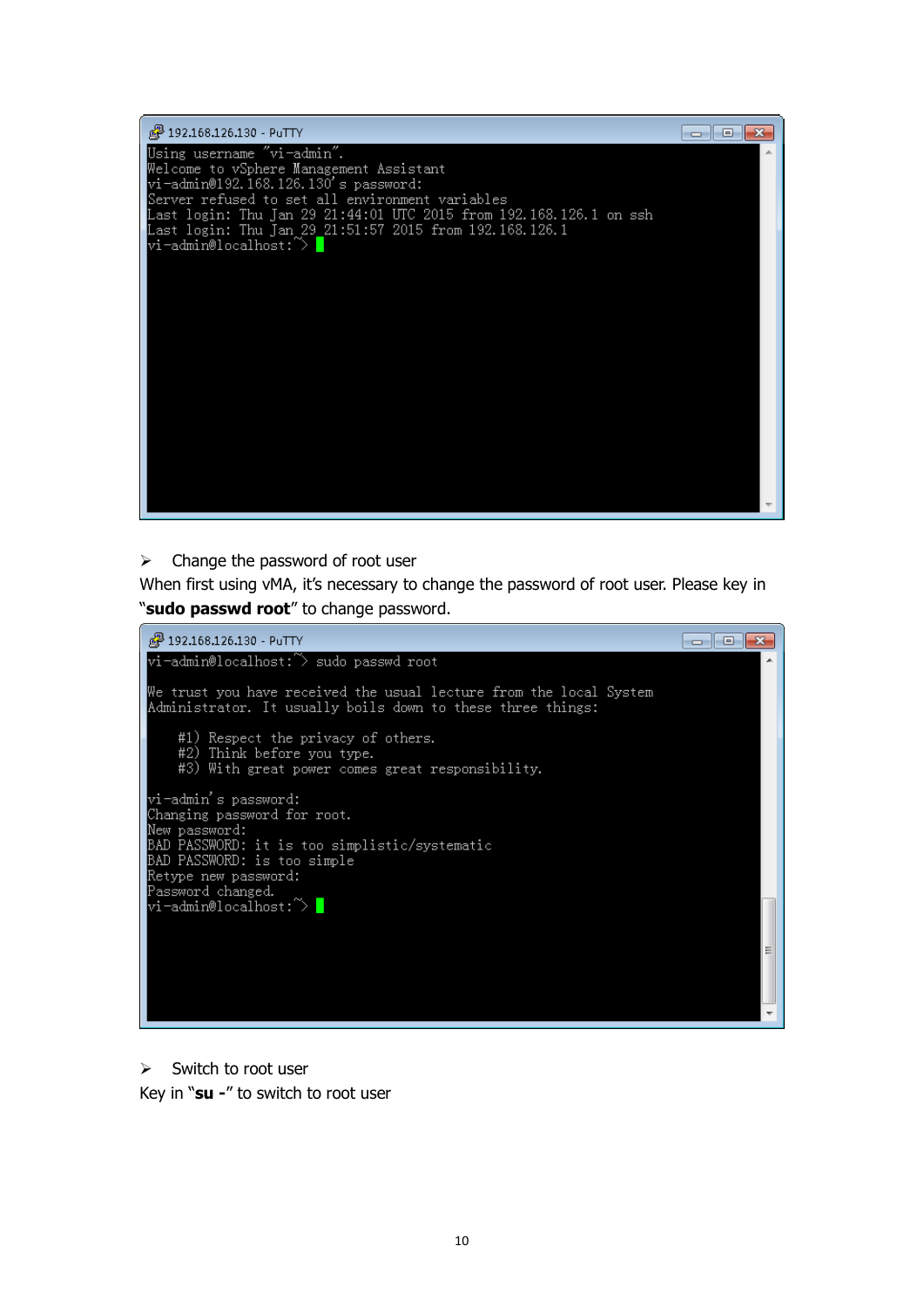

 Copy sdVMwareESXi.tar.gz from /home/vi-admin to /root Key in "**mv /home/vi-admin/sdVMwareESXi.tar.gz /root**"



 $\triangleright$  Authorize sdVMwareESXi.tar.gz to be root user.

#### Key in "**chown root sdVMwareESXi.tar.gz**"

| ₫ 192.168.126.130 - PuTTY                                                                                                                                                                                                                                             |                                                                                                                                                                                               | x<br><b>o</b><br>$\Box$ |
|-----------------------------------------------------------------------------------------------------------------------------------------------------------------------------------------------------------------------------------------------------------------------|-----------------------------------------------------------------------------------------------------------------------------------------------------------------------------------------------|-------------------------|
| localhost: # chown root sdVMwareESXi.tar.gz<br>localhost: # ls -lrt                                                                                                                                                                                                   |                                                                                                                                                                                               |                         |
| otal ruusu<br>-rw-r----- 1 root root<br>drwxr-xr-x 2 root root<br>drwxr-xr-x 4 root root<br>-rw------- 1 root root<br>drwx------ 2 root root<br>drwxr-xr-x 2 root root<br>-rw-r----- l root root<br>$4096$ T <sub>an</sub> 20 $21 \cdot 22$<br>trwy------ 2 root root | 1332 Nov 23 2005 .exrc<br>4096 May 5 2010 bin<br>4096 Nov 19 09:21 inst-sys<br>0 Nov 19 09:23 .bash history<br>4096 Nov 19 09:23 . gnupg<br>4096 Nov 19 09:25 .kbd<br>34 Nov 19 09:28 .bashrc |                         |
| - 1 root root 71653996 Feb  2  2015 sdVMwareESXi.tar.gz                                                                                                                                                                                                               |                                                                                                                                                                                               |                         |
| $1$ ocalhost: $\textcolor{red}{\mathbf{H}}$ .                                                                                                                                                                                                                         |                                                                                                                                                                                               |                         |
|                                                                                                                                                                                                                                                                       |                                                                                                                                                                                               |                         |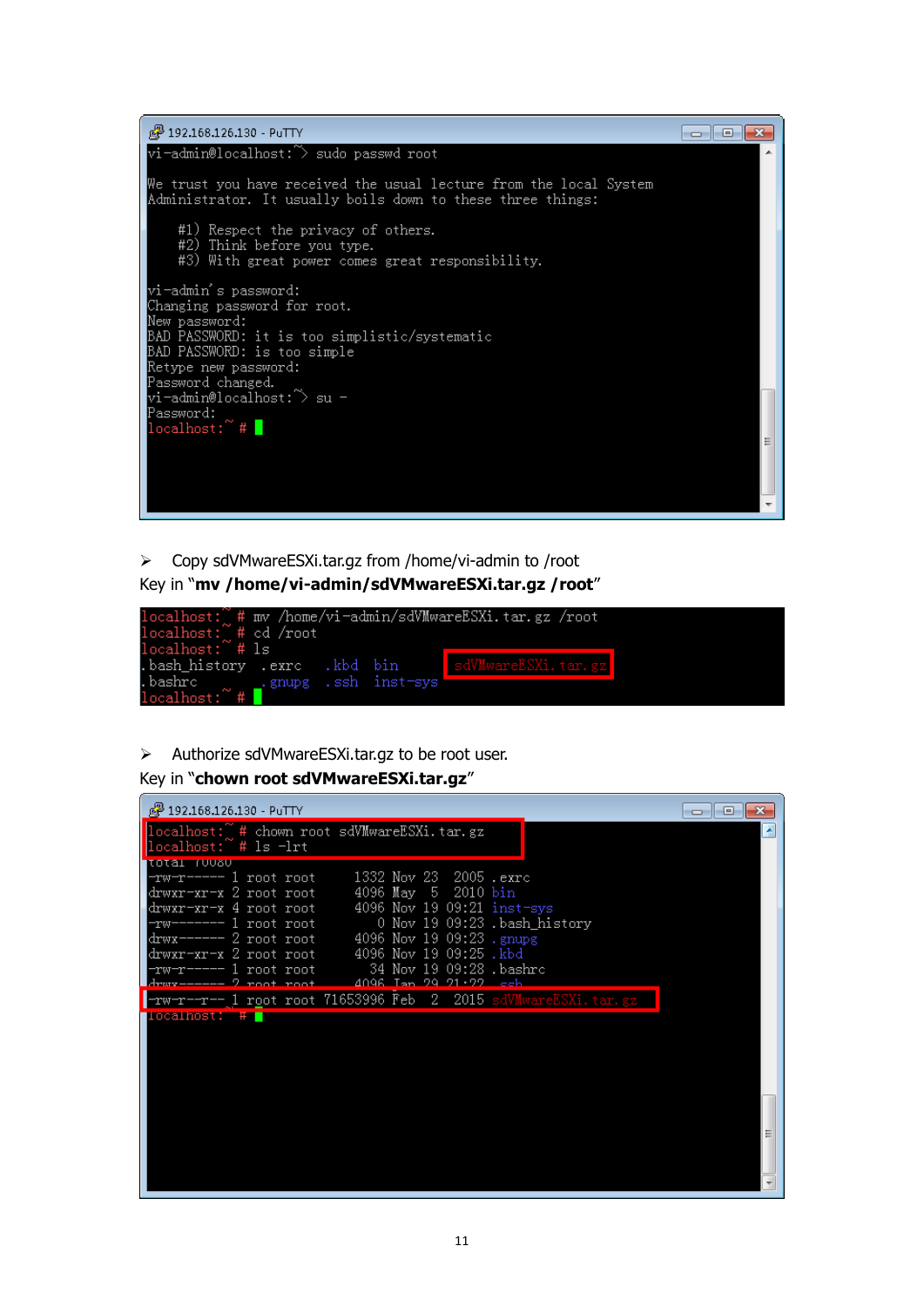## **3.4 Extract sdVMwareESXi.tar.gz**

Key in "**tar –zxvf sdVMwareESXi.tar.gz**" to extract sdVMwareESXi.tar.gz and the default folder name is sdVMwareESXi.

| PuTTY 192.168.126.130 - PuTTY                               | E |
|-------------------------------------------------------------|---|
| localhost: # chown root sdVMwareESXi.tar.gz                 | Ł |
| $localhost:$ # $ls$ -lrt                                    |   |
| total 70080                                                 |   |
| 1332 Nov 23 2005 .exrc<br>-rw-r----- 1 root root            |   |
| drwxr-xr-x 2 root root<br>4096 May 5 2010 bin               |   |
| 4096 Nov 19 09:21 inst-sys<br>drwxr-xr-x 4 root root        |   |
| 0 Nov 19 09:23 .bash_history<br>-rw------- 1 root root      |   |
| 4096 Nov 19 09:23 .gnupg<br>drwx------ 2 root root          |   |
| 4096 Nov 19 09:25 .kbd<br> drwxr-xr-x 2 root root           |   |
| 34 Nov 19 09:28 .bashrc<br>-rw-r----- l root root           |   |
|                                                             |   |
|                                                             |   |
| localhost: ` # tar -zxvf sdVMwareESXi.tar.gz <mark> </mark> |   |
|                                                             |   |
|                                                             |   |
|                                                             |   |
|                                                             |   |
|                                                             |   |
|                                                             |   |
|                                                             |   |
|                                                             |   |
|                                                             |   |
|                                                             |   |
|                                                             |   |

| £ 192.168.126.130 - PuTTY                                                   | e |
|-----------------------------------------------------------------------------|---|
| localhost: " # ls -lrt                                                      | ٠ |
| total 70084                                                                 |   |
| 1332 Nov 23 2005 .exrc<br>-rw-r----- 1 root root<br>drwxr-xr-x 2 root root  |   |
| 4096 May 5 2010 bin<br>4096 Nov 19 09:21 inst-sys<br>drwxr-xr-x 4 root root |   |
| 0 Nov 19 09:23 .bash_history<br>-rw------- 1 root root                      |   |
| drwx------ 2 root root<br>4096 Nov 19 09:23 . gnupg                         |   |
| drwxr-xr-x 2 root root<br>4096 Nov 19 09:25 .kbd                            |   |
| 34 Nov 19 09:28 .bashrc<br>-rw-r----- l root root                           |   |
| drwx------ 2 root root<br>-29-21:22 - seh<br>$4096$ $Tan$                   |   |
| 2015<br>4096 Feb<br>2.<br>drwxrwxrwx 7 root root<br>VMwareKX                |   |
|                                                                             |   |
| $\texttt{localhost:}$ # $\blacksquare$                                      |   |
|                                                                             |   |
|                                                                             |   |
|                                                                             |   |
|                                                                             |   |
|                                                                             |   |
|                                                                             |   |
|                                                                             |   |
|                                                                             |   |
|                                                                             |   |
|                                                                             |   |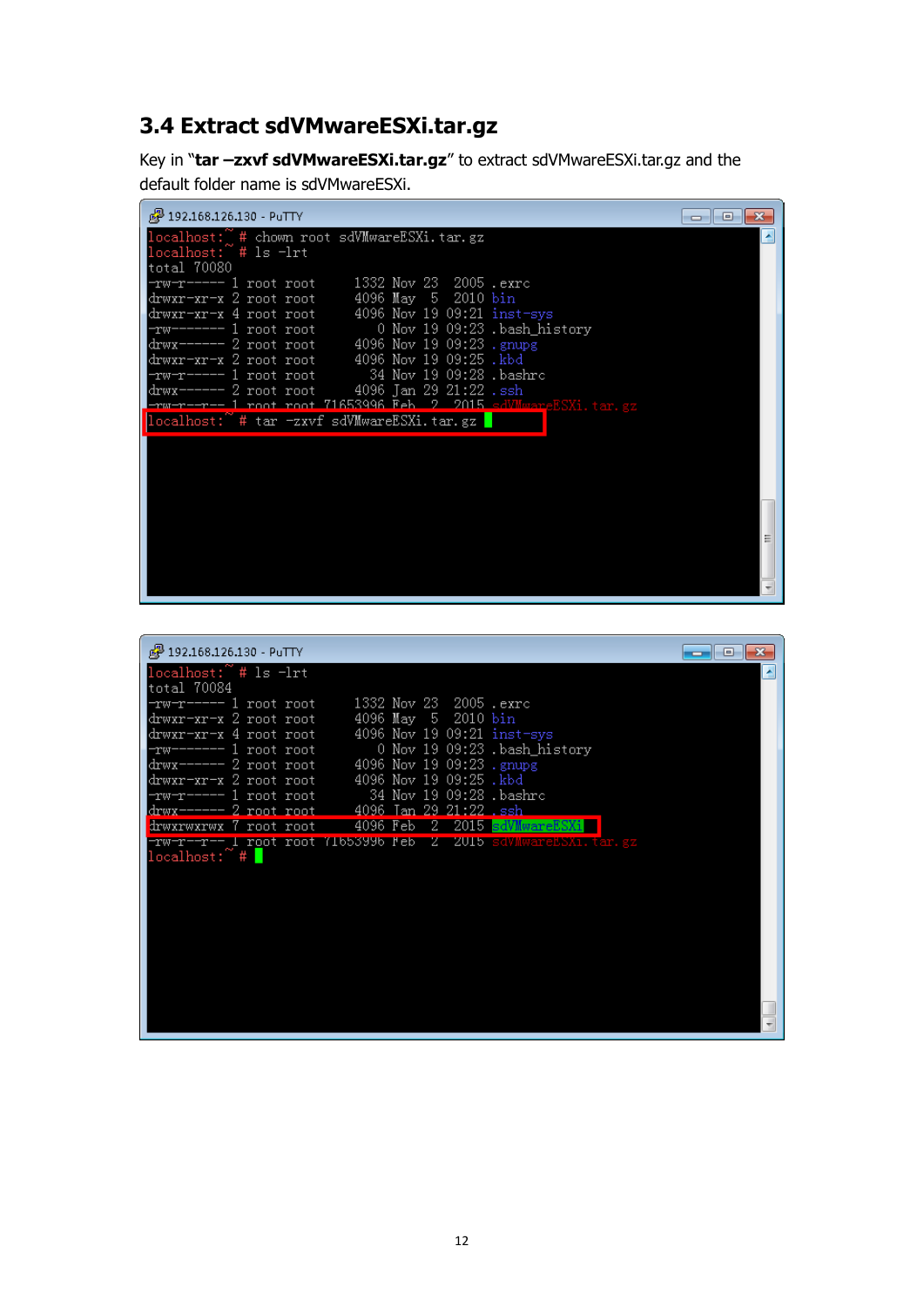# **3.5 sdVMESXi introduction**

Config: It's to configure the host name (IP), username and password of vMWare server ESXi.

Startup.sh: It's to start sdVMwareESXi.

Shutdown.sh: It's to shut down sdVMwareESXi.

Restart.sh: It's to restart sdVMwareESXi.

| ₫ 192.168.126.130 - PuTTY                                                  | e                         |
|----------------------------------------------------------------------------|---------------------------|
| localhost: # cd sdVMwareESXi/                                              | ٠                         |
| localhost:~/sdVMwareESXi # ls −lrt                                         |                           |
| total 32                                                                   |                           |
| drwxrwxrwx 2 root root 4096 Jan 30                                         | $2015$ config             |
| drwxrwxrwx 8 root root 4096 Jan 30                                         | $2015$ ireb               |
| drwxrwxrwx 2 root root 4096 Jan 30                                         | - 2015 bin                |
| drwxrwxrwx 2 root root 4096 Feb - 2 - 2015 <mark>Los</mark>                |                           |
| -rwxrwxrwx 1 root root<br>-rwxrwxrwx 1 root root 429 Feb 2 2015 startup.sh | 397 Feb 2 2015 restart.sh |
| -rwxrwxrwx 1 root root 133 Feb 2 2015 shutdown.sh                          |                           |
| drwxrwxrwx 2 root root 4096 Feb                                            | 2 2015 lib                |
| localhost:~/sdVMwareESXi #                                                 |                           |
|                                                                            |                           |
|                                                                            |                           |
|                                                                            |                           |
|                                                                            |                           |
|                                                                            |                           |
|                                                                            |                           |
|                                                                            |                           |
|                                                                            |                           |
|                                                                            |                           |
|                                                                            |                           |
|                                                                            |                           |
|                                                                            |                           |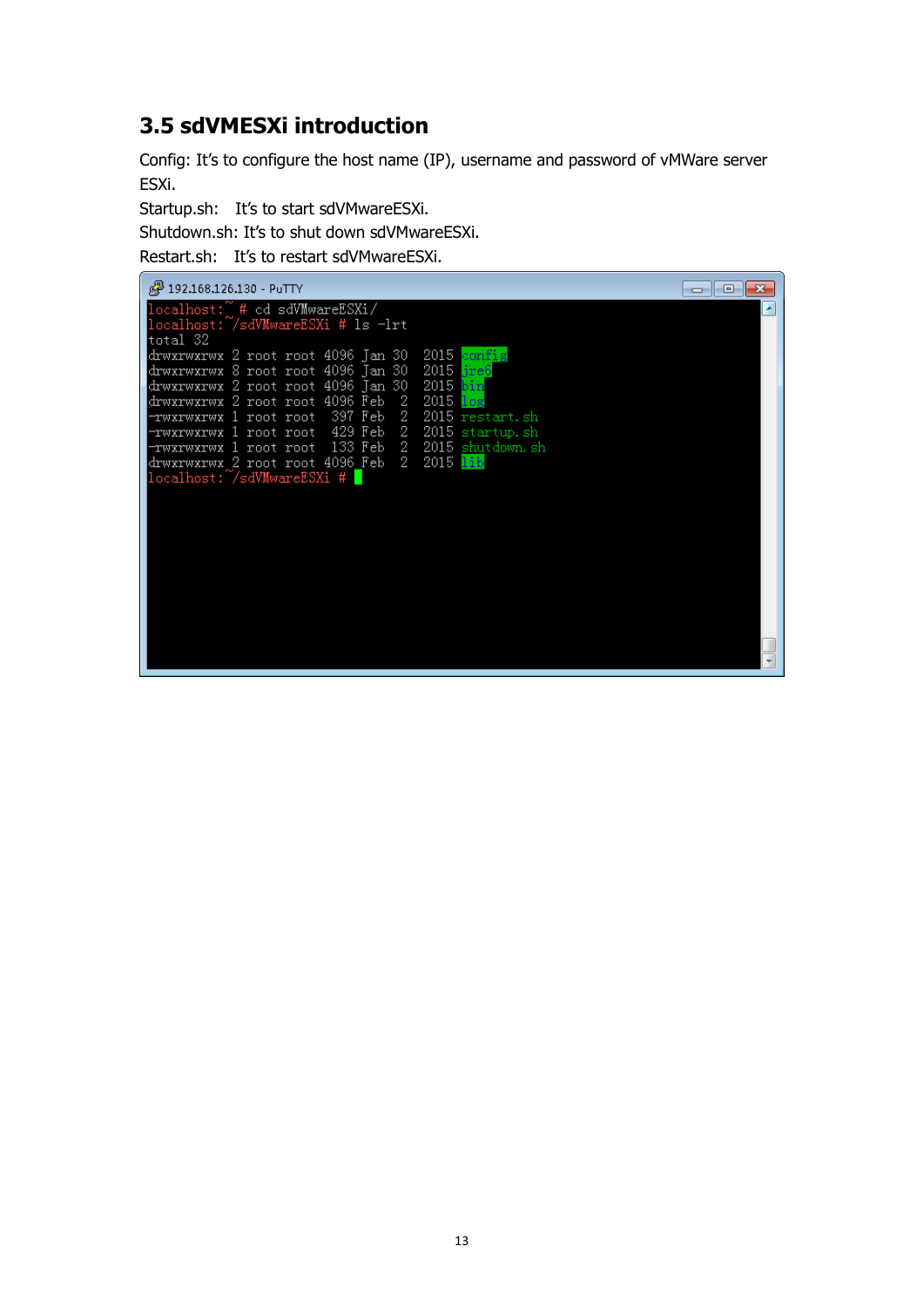### **3.6 VMware ESXi shutdown configuration**

Key in "**cd config**" to enter "config" folder. You will find two files here.

- Example.remote: It will show examples to configure host.remote.
- Host.remote: It's to configure VMware Server ESXi.

| localhost: # cd sdVMwareESXi/<br>٠<br>localhost: /sdVMwareESXi # ls -lrt<br>total 32<br>drwxrwxrwx 2 root root 4096 Jan 30 -2015 <mark>config</mark><br>drwxrwxrwx 8 root root 4096 Jan 30 2015 <mark>ire6</mark> |
|-------------------------------------------------------------------------------------------------------------------------------------------------------------------------------------------------------------------|
|                                                                                                                                                                                                                   |
|                                                                                                                                                                                                                   |
|                                                                                                                                                                                                                   |
|                                                                                                                                                                                                                   |
| drwxrwxrwx 2 root root 4096 Jan 30 2015 <mark>bin</mark>                                                                                                                                                          |
| drwxrwxrwx 2 root root 4096 Feb 2 2015 <mark>los</mark>                                                                                                                                                           |
| -rwxrwxrwx 1 root root 397 Feb 2 2015 restart.sh                                                                                                                                                                  |
| -rwxrwxrwx 1 root root 429 Feb 2 2015 startup.sh                                                                                                                                                                  |
| -rwxrwxrwx 1 root root 133 Feb 2 2015 shutdown.sh                                                                                                                                                                 |
| ldrwxrwxrwx 2 root root 4096 Feb 2 2015 <b>i</b>                                                                                                                                                                  |
| localhost:"/sdVMwareESXi # cd config<br>localhost: /sdVMwareESXi/config # ls -lrt                                                                                                                                 |
| total 4                                                                                                                                                                                                           |
| -rwxrwxrwx 1 root root 56 Jan 30 -2015 example.remote                                                                                                                                                             |
| -rwxrwxrwx 1 root root 0 Feb 2 2015 host.remote                                                                                                                                                                   |
| localhost:~/sdVMwareESXi/config #                                                                                                                                                                                 |
|                                                                                                                                                                                                                   |
|                                                                                                                                                                                                                   |
|                                                                                                                                                                                                                   |
|                                                                                                                                                                                                                   |
|                                                                                                                                                                                                                   |
|                                                                                                                                                                                                                   |

Key in "**more example.remote**" to view the example. Hostname: Please enter IP or hostname of vmware exsi. Username: Login user name of vmware esxi. Password: Enter password of user name.

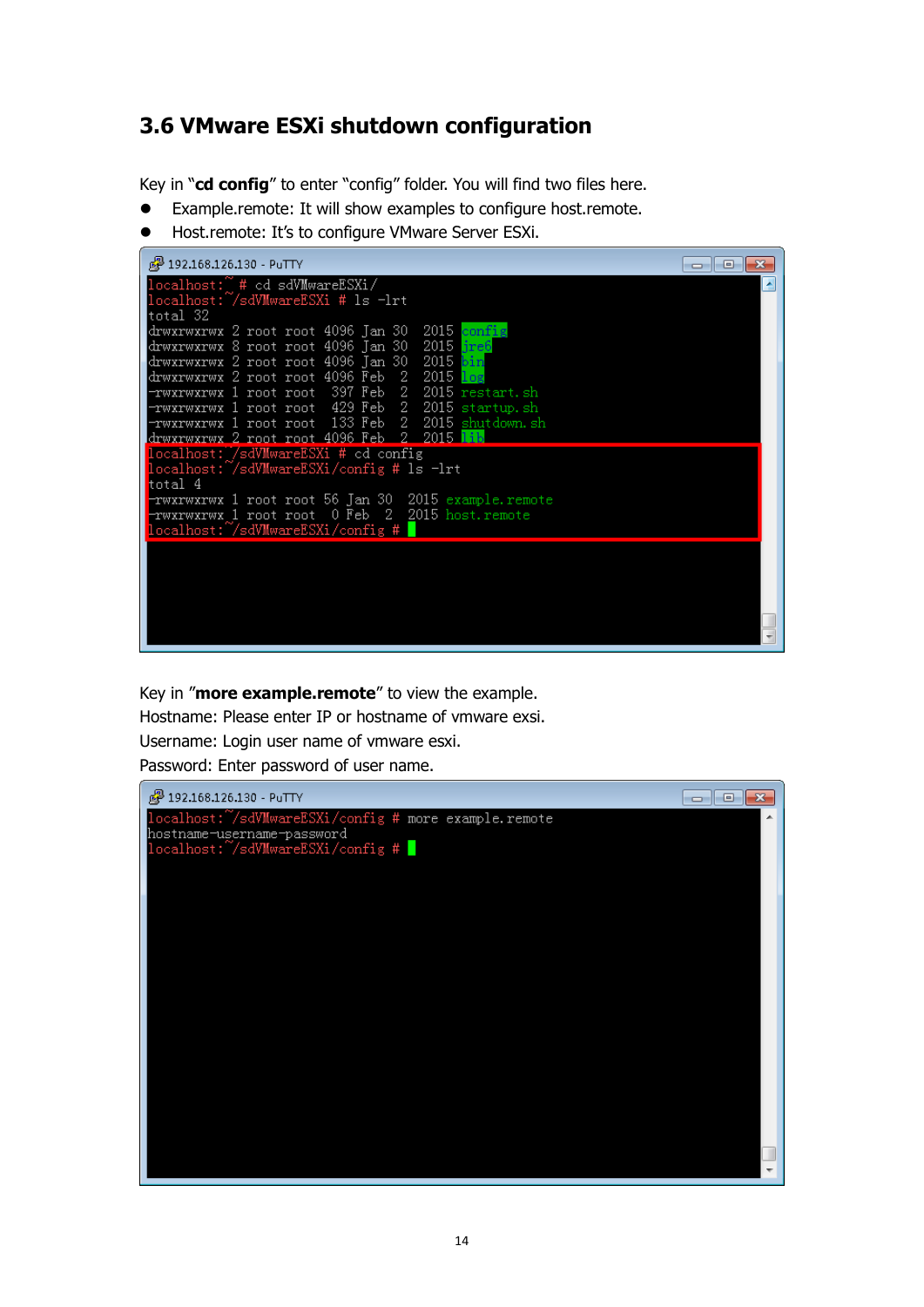#### **Configure host.remote**

Key in "**echo hostname-username-password > host.remote**" to configure host.remote.

For example, The IP of vMWare server is 192.168.126.128, user name is root and password is 1234567.



If it's requested to shut down this WMware ESXi, configure the host.remote as below. **Key in " echo 192.168.126.128-root-1234567 > host.remote"**



Key in "**more host.remote**" to view host.remote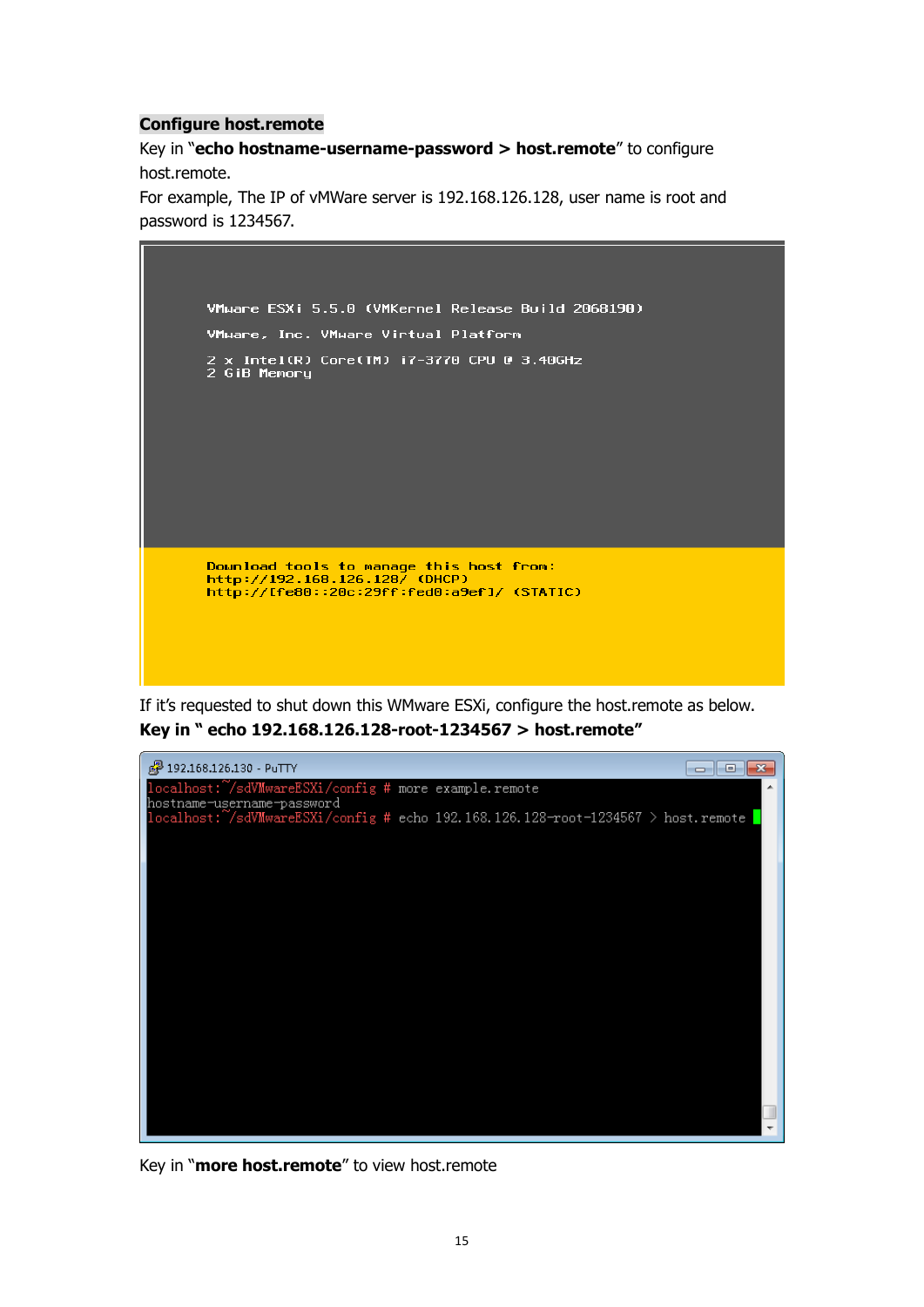

### **3.7 Start up/shut down/restart VMware ESXi Shutdown Wizard**

#### **Start up sdVMwareESXi**

Key in "**cd /root/sdVMwareESXi**" and then key in "./startup.sh " to start up sdVMwareESXi.



- When the sdVMwareESXi is running and it will get the configuration from host.remote. sdVMwareESXi will empty this host.remote because all configuration of host.remote has be encrypted and saved somewhere. It's no need to configure the host.remote again when restarting sdVMwareESXi next time.
- When the configuration is incorrect, just Key in "echo hostname-usernamepassword > host.remote" to correct configuration in host.remote again. The sdVMware will get the updated configuration from host.remote in few minutes.

```
29 192.168.126.130 - PuTTY
start successfully
|<br>|ocalhost: /sdVMwareESXi # cd config/<br>|ocalhost: /sdVMwareESXi/config # more host.remote
.ocalhost:~/sdVMwareESXi/config
```
#### **Shut down sdVMwareESXi**

Key in "**cd /root/sdVMwareESXi**" and then key in "./shutdown.sh " to shut down sdVMwareESXi.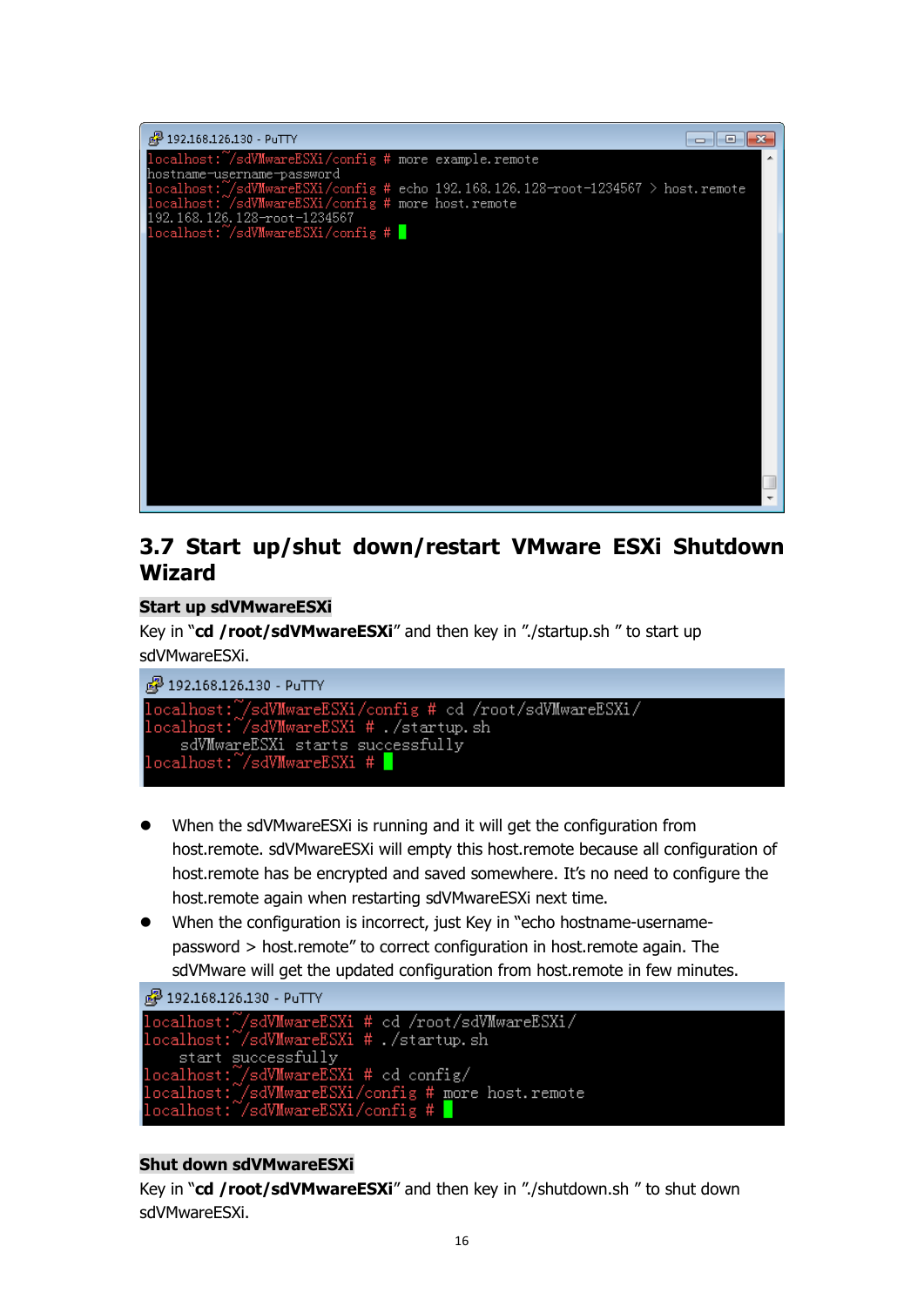| $\mathbb{Z}^2$ 192.168.126.130 - PuTTY            |
|---------------------------------------------------|
| localhost:~/sdVMwareESXi # cd /root/sdVMwareESXi/ |
| localhost: "/sdVMwareESXi # ./shutdown.sh         |
| shut down successfully                            |
| localhost:~/sdVMwareESXi #                        |

#### **Restart sdVMwareESXi**

Key in "**cd /root/sdVMwareESXi**" and then key in "./restart.sh " to restart sdVMwareESXi.

```
£ 192.168.126.130 - PuTTY
restart_successfully
ocalhost:~/sdVMwareESXi #
```
# **4 Configuration to auto start up VMwareESXi**

# **Shutdown Wizard with vMA**

It's requested to have SUSE OS to run with vMA5.5. Configuration document of auto startup is default saved under "/etc/init.d/after.local".

key in "**cd /etc/init.d**" to enter directory of "/etc/init.d" key in "**vi after.local**" to create after.local.



The content of after.local is listed below.